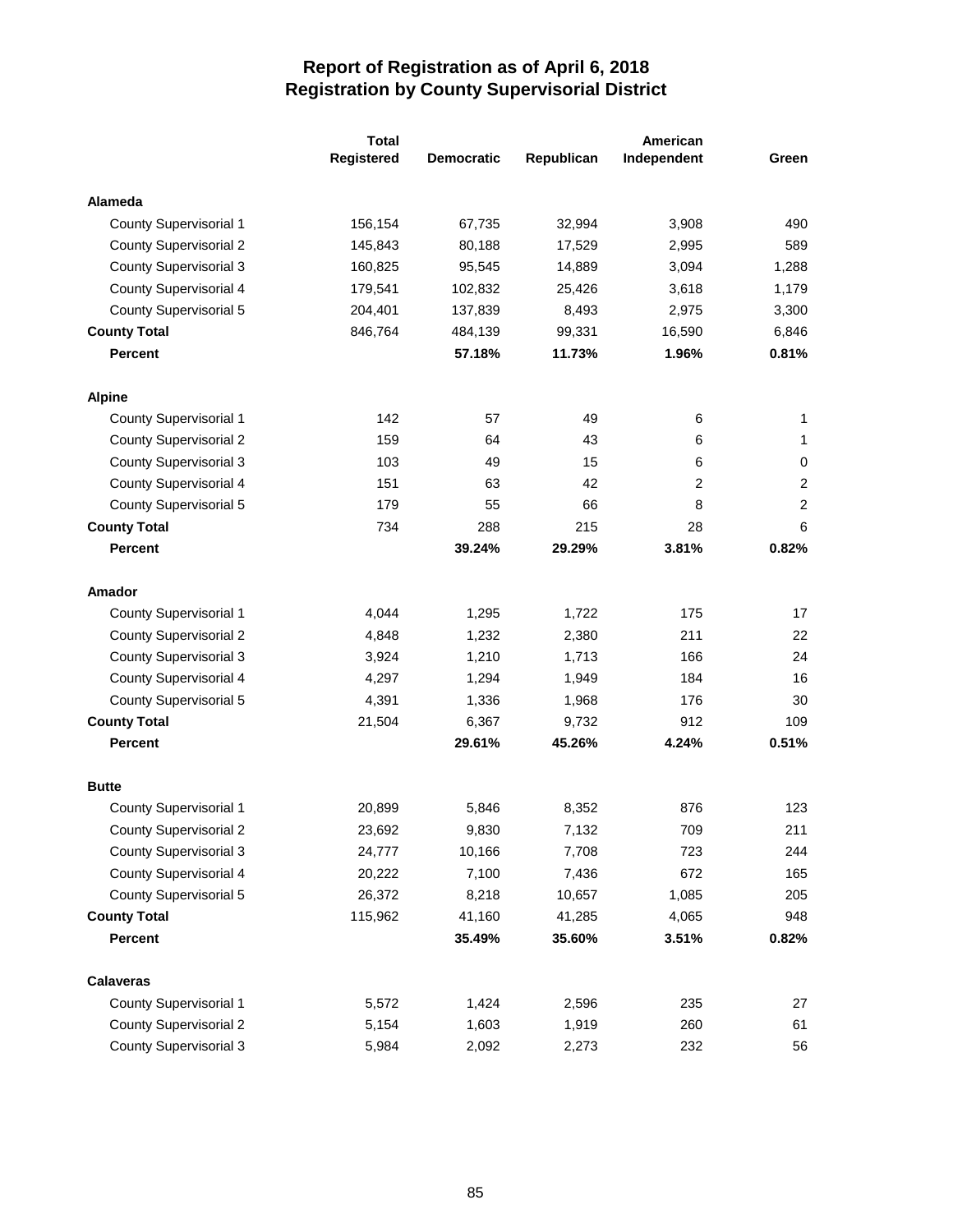|                               |                | Peace and      |                |                | <b>No Party</b> |  |
|-------------------------------|----------------|----------------|----------------|----------------|-----------------|--|
|                               | Libertarian    | <b>Freedom</b> | <b>Unknown</b> | Other          | Preference      |  |
| <b>Alameda</b>                |                |                |                |                |                 |  |
| <b>County Supervisorial 1</b> | 1,043          | 306            | 157            | 1,195          | 48,326          |  |
| <b>County Supervisorial 2</b> | 697            | 492            | 160            | 1,007          | 42,186          |  |
| <b>County Supervisorial 3</b> | 785            | 595            | 207            | 1,215          | 43,207          |  |
| <b>County Supervisorial 4</b> | 1,003          | 515            | 204            | 1,313          | 43,451          |  |
| <b>County Supervisorial 5</b> | 956            | 655            | 240            | 1,484          | 48,459          |  |
| <b>County Total</b>           | 4,484          | 2,563          | 968            | 6,214          | 225,629         |  |
| <b>Percent</b>                | 0.53%          | 0.30%          | 0.11%          | 0.73%          | 26.65%          |  |
| <b>Alpine</b>                 |                |                |                |                |                 |  |
| County Supervisorial 1        | 0              | 0              | 0              | 0              | 29              |  |
| <b>County Supervisorial 2</b> | 1              | 0              | 0              | $\overline{2}$ | 42              |  |
| <b>County Supervisorial 3</b> | 2              | 1              | 0              | 1              | 29              |  |
| <b>County Supervisorial 4</b> | $\overline{c}$ | 1              | 0              | 0              | 39              |  |
| <b>County Supervisorial 5</b> | 1              | 0              | 0              | 0              | 47              |  |
| <b>County Total</b>           | 6              | 2              | 0              | 3              | 186             |  |
| <b>Percent</b>                | 0.82%          | 0.27%          | 0.00%          | 0.41%          | 25.34%          |  |
| Amador                        |                |                |                |                |                 |  |
| <b>County Supervisorial 1</b> | 43             | 14             | 2              | 5              | 771             |  |
| <b>County Supervisorial 2</b> | 71             | 22             | 2              | 13             | 895             |  |
| <b>County Supervisorial 3</b> | 35             | 9              | 0              | 9              | 758             |  |
| <b>County Supervisorial 4</b> | 65             | 6              | 1              | 6              | 776             |  |
| <b>County Supervisorial 5</b> | 63             | 12             | 0              | 12             | 794             |  |
| <b>County Total</b>           | 277            | 63             | 5              | 45             | 3,994           |  |
| <b>Percent</b>                | 1.29%          | 0.29%          | 0.02%          | 0.21%          | 18.57%          |  |
| <b>Butte</b>                  |                |                |                |                |                 |  |
| <b>County Supervisorial 1</b> | 216            | 105            | 36             | 257            | 5,088           |  |
| County Supervisorial 2        | 269            | 65             | 43             | 191            | 5,242           |  |
| <b>County Supervisorial 3</b> | 291            | 61             | 33             | 225            | 5,326           |  |
| <b>County Supervisorial 4</b> | 207            | 63             | 32             | 180            | 4,367           |  |
| <b>County Supervisorial 5</b> | 279            | 85             | 34             | 360            | 5,449           |  |
| <b>County Total</b>           | 1,262          | 379            | 178            | 1,213          | 25,472          |  |
| Percent                       | 1.09%          | 0.33%          | 0.15%          | 1.05%          | 21.97%          |  |
| <b>Calaveras</b>              |                |                |                |                |                 |  |
| County Supervisorial 1        | 77             | 15             | 8              | 41             | 1,149           |  |
| <b>County Supervisorial 2</b> | 86             | 27             | 8              | 45             | 1,145           |  |
| <b>County Supervisorial 3</b> | 64             | 19             | 8              | 50             | 1,190           |  |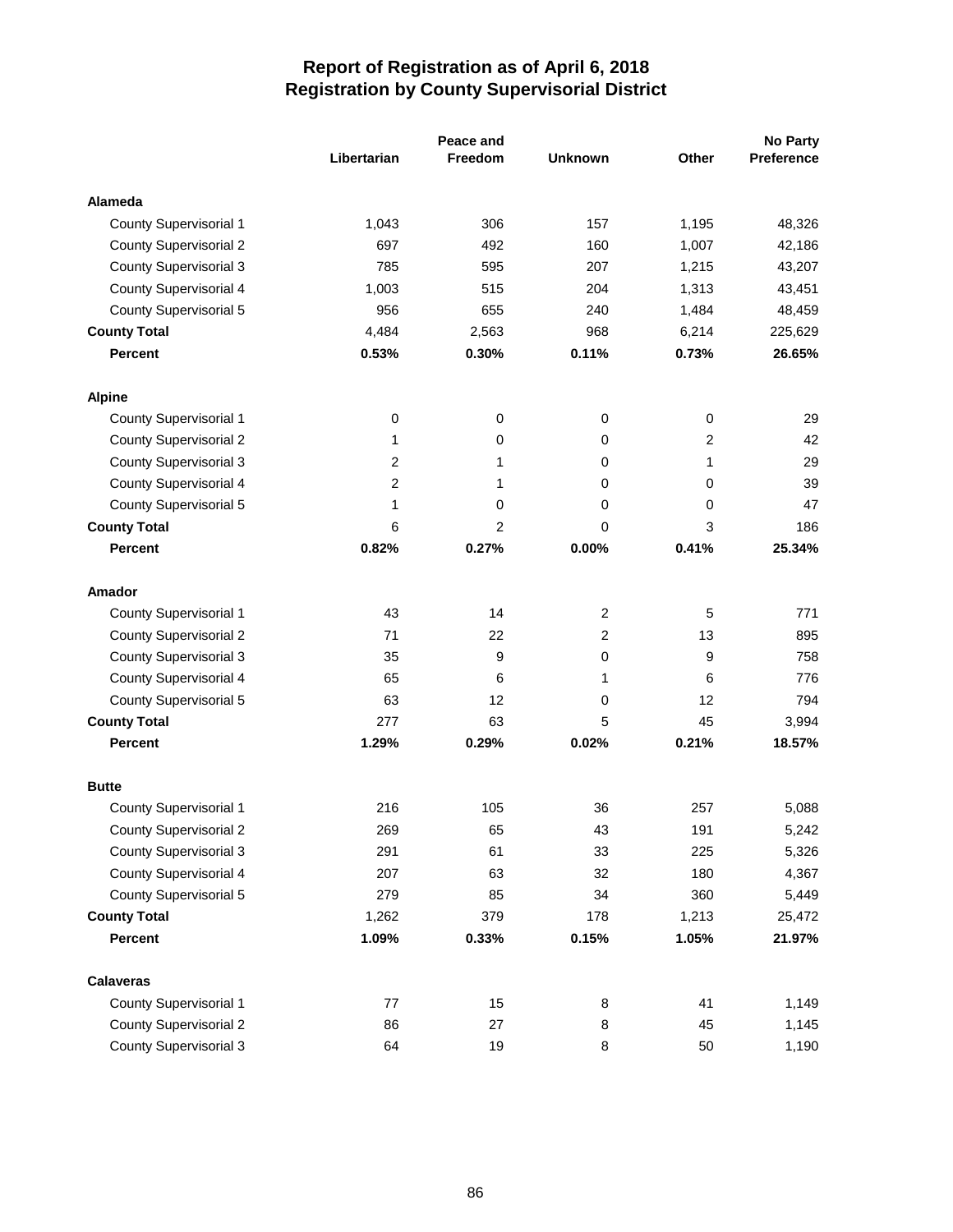|                               | <b>Total</b> | American          |            |             |                |  |
|-------------------------------|--------------|-------------------|------------|-------------|----------------|--|
|                               | Registered   | <b>Democratic</b> | Republican | Independent | Green          |  |
| <b>County Supervisorial 4</b> | 6,211        | 1,666             | 2,707      | 292         | 30             |  |
| <b>County Supervisorial 5</b> | 5,455        | 1,325             | 2,509      | 272         | 16             |  |
| <b>County Total</b>           | 28,376       | 8,110             | 12,004     | 1,291       | 190            |  |
| <b>Percent</b>                |              | 28.58%            | 42.30%     | 4.55%       | 0.67%          |  |
| Colusa                        |              |                   |            |             |                |  |
| <b>County Supervisorial 1</b> | 1,833        | 636               | 737        | 56          | 1              |  |
| <b>County Supervisorial 2</b> | 1,796        | 597               | 728        | 59          | 4              |  |
| <b>County Supervisorial 3</b> | 1,446        | 513               | 465        | 32          | $\overline{4}$ |  |
| County Supervisorial 4        | 1,421        | 448               | 584        | 40          | 5              |  |
| <b>County Supervisorial 5</b> | 1,858        | 535               | 861        | 62          | 9              |  |
| <b>County Total</b>           | 8,354        | 2,729             | 3,375      | 249         | 23             |  |
| <b>Percent</b>                |              | 32.67%            | 40.40%     | 2.98%       | 0.28%          |  |
| <b>Contra Costa</b>           |              |                   |            |             |                |  |
| County Supervisorial 1        | 102,744      | 66,254            | 7,637      | 1,800       | 904            |  |
| <b>County Supervisorial 2</b> | 144,928      | 60,642            | 41,537     | 3,756       | 464            |  |
| <b>County Supervisorial 3</b> | 116,362      | 53,921            | 29,672     | 3,699       | 315            |  |
| <b>County Supervisorial 4</b> | 126,551      | 59,596            | 29,737     | 3,729       | 693            |  |
| <b>County Supervisorial 5</b> | 106,654      | 58,434            | 16,664     | 2,831       | 604            |  |
| <b>County Total</b>           | 597,239      | 298,847           | 125,247    | 15,815      | 2,980          |  |
| <b>Percent</b>                |              | 50.04%            | 20.97%     | 2.65%       | 0.50%          |  |
| <b>Del Norte</b>              |              |                   |            |             |                |  |
| <b>County Supervisorial 1</b> | 2,262        | 734               | 658        | 105         | 23             |  |
| <b>County Supervisorial 2</b> | 2,434        | 789               | 767        | 122         | 22             |  |
| <b>County Supervisorial 3</b> | 3,123        | 996               | 1,212      | 158         | 25             |  |
| County Supervisorial 4        | 3,095        | 859               | 1,302      | 133         | 16             |  |
| <b>County Supervisorial 5</b> | 2,972        | 961               | 1,052      | 148         | 27             |  |
| <b>County Total</b>           | 13,886       | 4,339             | 4,991      | 666         | 113            |  |
| <b>Percent</b>                |              | 31.25%            | 35.94%     | 4.80%       | 0.81%          |  |
| <b>El Dorado</b>              |              |                   |            |             |                |  |
| County Supervisorial 1        | 23,943       | 6,342             | 11,116     | 826         | 56             |  |
| <b>County Supervisorial 2</b> | 24,881       | 6,803             | 11,246     | 1,030       | 106            |  |
| <b>County Supervisorial 3</b> | 22,555       | 6,754             | 9,503      | 951         | 166            |  |
| County Supervisorial 4        | 24,264       | 6,440             | 11,332     | 1,008       | 106            |  |
| County Supervisorial 5        | 19,623       | 7,426             | 4,921      | 870         | 244            |  |
| <b>County Total</b>           | 115,266      | 33,765            | 48,118     | 4,685       | 678            |  |
| <b>Percent</b>                |              | 29.29%            | 41.75%     | 4.06%       | 0.59%          |  |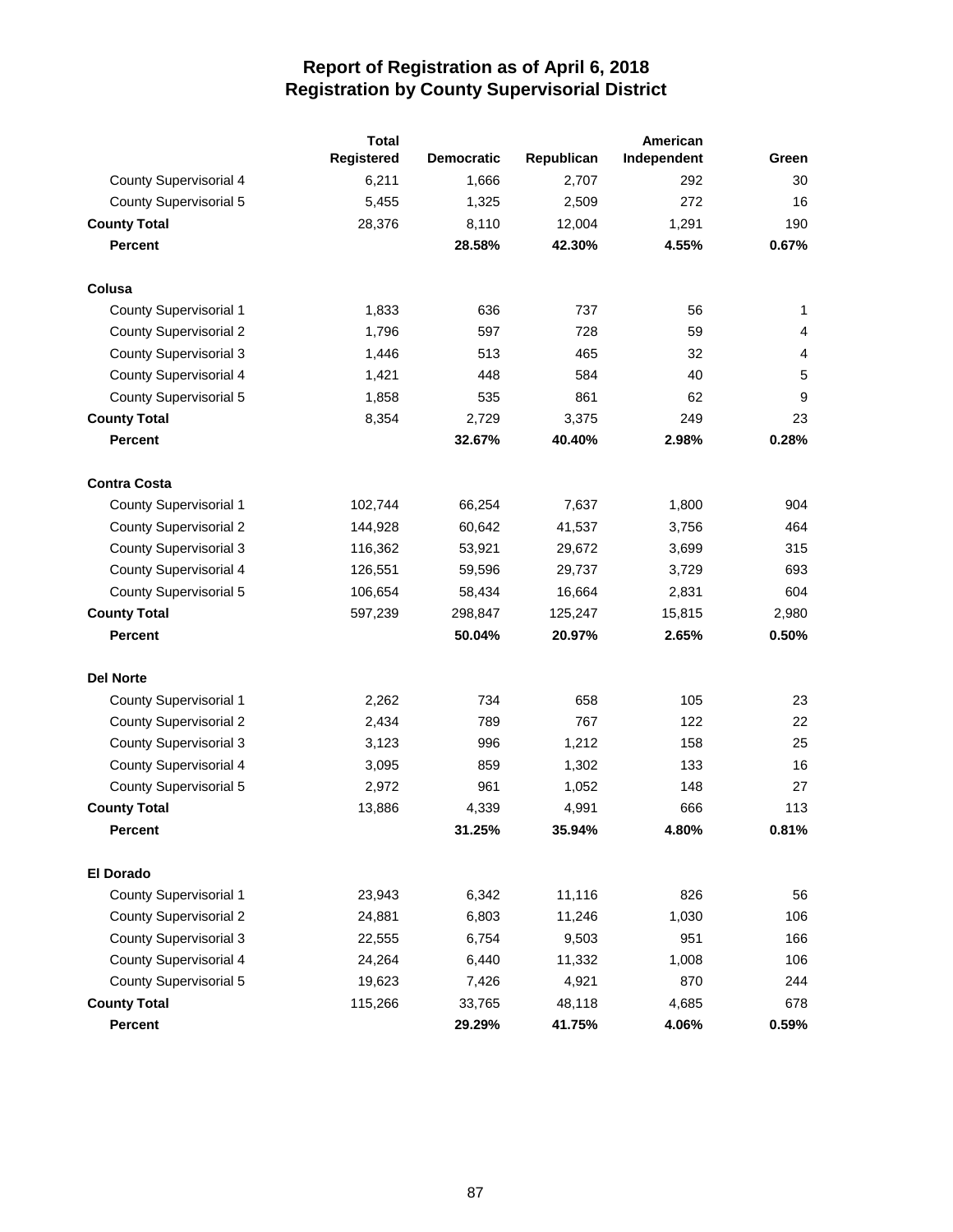|                               |             | Peace and |                |                | <b>No Party</b>   |  |  |
|-------------------------------|-------------|-----------|----------------|----------------|-------------------|--|--|
|                               | Libertarian | Freedom   | <b>Unknown</b> | Other          | <b>Preference</b> |  |  |
| County Supervisorial 4        | 107         | 14        | 15             | 46             | 1,334             |  |  |
| <b>County Supervisorial 5</b> | 80          | 16        | $\overline{2}$ | 46             | 1,189             |  |  |
| <b>County Total</b>           | 414         | 91        | 41             | 228            | 6,007             |  |  |
| <b>Percent</b>                | 1.46%       | 0.32%     | 0.14%          | 0.80%          | 21.17%            |  |  |
| Colusa                        |             |           |                |                |                   |  |  |
| County Supervisorial 1        | 16          | 3         | $\mathbf 0$    | $\pmb{0}$      | 384               |  |  |
| <b>County Supervisorial 2</b> | 18          | 7         | 0              | 1              | 382               |  |  |
| <b>County Supervisorial 3</b> | 12          | 4         | 0              | $\overline{2}$ | 414               |  |  |
| County Supervisorial 4        | 5           | 0         | 0              | 2              | 337               |  |  |
| <b>County Supervisorial 5</b> | 14          | 7         | 0              | 1              | 369               |  |  |
| <b>County Total</b>           | 65          | 21        | 0              | 6              | 1,886             |  |  |
| <b>Percent</b>                | 0.78%       | 0.25%     | 0.00%          | 0.07%          | 22.58%            |  |  |
| <b>Contra Costa</b>           |             |           |                |                |                   |  |  |
| <b>County Supervisorial 1</b> | 456         | 442       | 149            | 190            | 24,912            |  |  |
| <b>County Supervisorial 2</b> | 967         | 117       | 115            | 232            | 37,098            |  |  |
| <b>County Supervisorial 3</b> | 767         | 280       | 109            | 155            | 27,444            |  |  |
| County Supervisorial 4        | 1,017       | 295       | 106            | 245            | 31,133            |  |  |
| County Supervisorial 5        | 720         | 402       | 94             | 188            | 26,717            |  |  |
| <b>County Total</b>           | 3,927       | 1,536     | 573            | 1,010          | 147,304           |  |  |
| <b>Percent</b>                | 0.66%       | 0.26%     | 0.10%          | 0.17%          | 24.66%            |  |  |
| <b>Del Norte</b>              |             |           |                |                |                   |  |  |
| <b>County Supervisorial 1</b> | 22          | 25        | $\mathbf 0$    | 36             | 659               |  |  |
| <b>County Supervisorial 2</b> | 30          | 19        | 0              | 23             | 662               |  |  |
| <b>County Supervisorial 3</b> | 43          | 10        | 0              | 21             | 658               |  |  |
| County Supervisorial 4        | 31          | 14        | 0              | 27             | 713               |  |  |
| County Supervisorial 5        | 30          | 14        | 0              | 32             | 708               |  |  |
| <b>County Total</b>           | 156         | 82        | 0              | 139            | 3,400             |  |  |
| <b>Percent</b>                | 1.12%       | 0.59%     | 0.00%          | 1.00%          | 24.49%            |  |  |
| <b>El Dorado</b>              |             |           |                |                |                   |  |  |
| County Supervisorial 1        | 314         | 19        | $\overline{c}$ | 195            | 5,073             |  |  |
| <b>County Supervisorial 2</b> | 353         | 48        | 0              | 206            | 5,089             |  |  |
| <b>County Supervisorial 3</b> | 267         | 79        | 3              | 192            | 4,640             |  |  |
| County Supervisorial 4        | 317         | 40        | 0              | 192            | 4,829             |  |  |
| <b>County Supervisorial 5</b> | 289         | 108       | 0              | 179            | 5,586             |  |  |
| <b>County Total</b>           | 1,540       | 294       | 5              | 964            | 25,217            |  |  |
| <b>Percent</b>                | 1.34%       | 0.26%     | 0.00%          | 0.84%          | 21.88%            |  |  |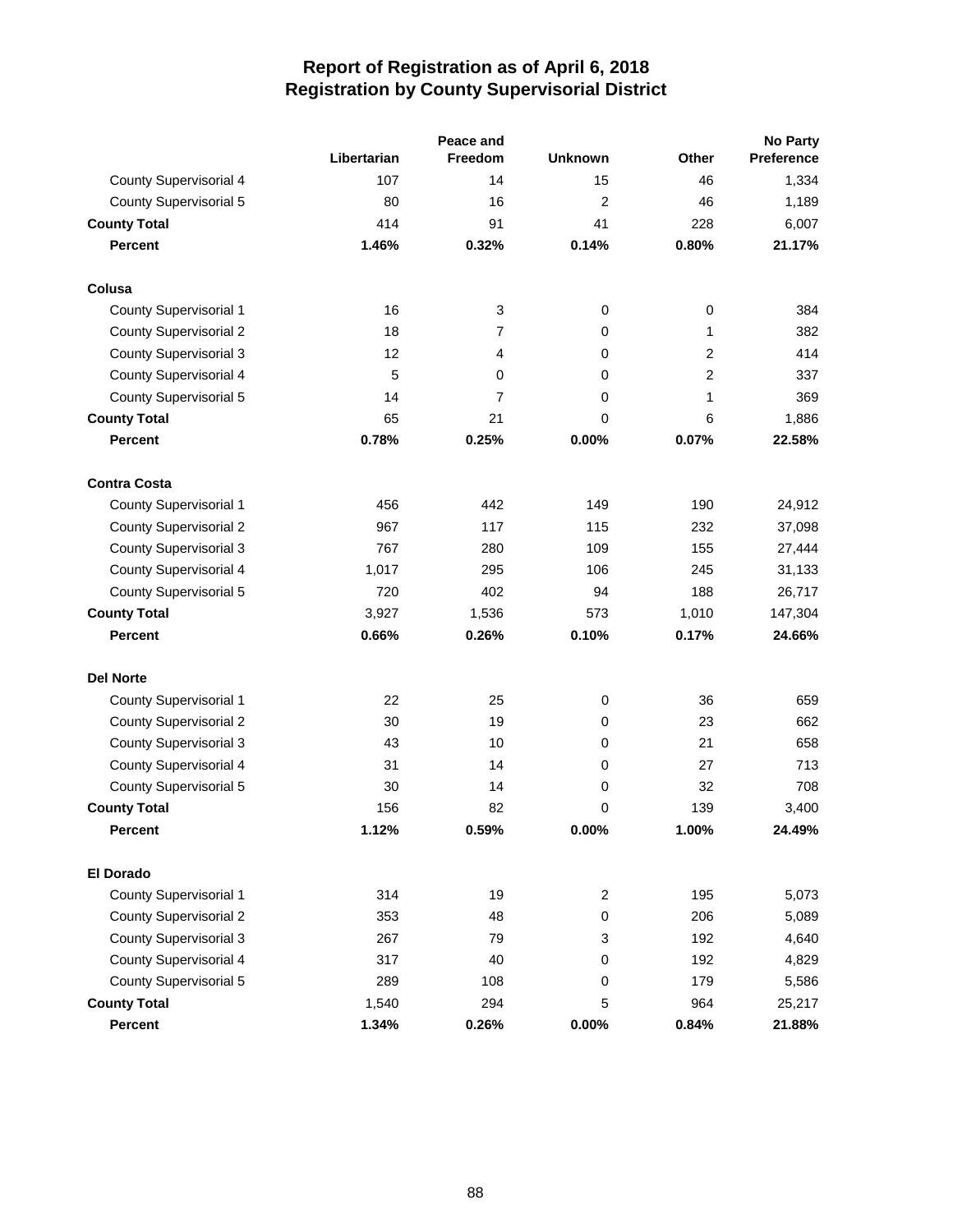|                               | <b>Total</b> |                   |            | American    |                |  |
|-------------------------------|--------------|-------------------|------------|-------------|----------------|--|
|                               | Registered   | <b>Democratic</b> | Republican | Independent | Green          |  |
| <b>Fresno</b>                 |              |                   |            |             |                |  |
| <b>County Supervisorial 1</b> | 78,049       | 36,116            | 19,618     | 2,174       | 234            |  |
| <b>County Supervisorial 2</b> | 108,887      | 36,338            | 45,897     | 3,360       | 425            |  |
| <b>County Supervisorial 3</b> | 71,179       | 36,160            | 14,367     | 1,633       | 312            |  |
| <b>County Supervisorial 4</b> | 68,901       | 28,072            | 23,043     | 1,617       | 154            |  |
| <b>County Supervisorial 5</b> | 112,976      | 34,953            | 49,145     | 3,562       | 303            |  |
| <b>County Total</b>           | 439,992      | 171,639           | 152,070    | 12,346      | 1,428          |  |
| <b>Percent</b>                |              | 39.01%            | 34.56%     | 2.81%       | 0.32%          |  |
| Glenn                         |              |                   |            |             |                |  |
| <b>County Supervisorial 1</b> | 2,546        | 722               | 1,034      | 111         | 8              |  |
| <b>County Supervisorial 2</b> | 2,499        | 798               | 982        | 93          | 12             |  |
| <b>County Supervisorial 3</b> | 2,588        | 601               | 1,381      | 87          | 8              |  |
| <b>County Supervisorial 4</b> | 2,302        | 668               | 935        | 113         | $\overline{c}$ |  |
| <b>County Supervisorial 5</b> | 2,258        | 767               | 946        | 64          | 5              |  |
| <b>County Total</b>           | 12,193       | 3,556             | 5,278      | 468         | 35             |  |
| <b>Percent</b>                |              | 29.16%            | 43.29%     | 3.84%       | 0.29%          |  |
| Humboldt                      |              |                   |            |             |                |  |
| <b>County Supervisorial 1</b> | 15,428       | 6,227             | 4,985      | 523         | 184            |  |
| <b>County Supervisorial 2</b> | 14,490       | 5,552             | 4,289      | 573         | 305            |  |
| <b>County Supervisorial 3</b> | 16,124       | 8,537             | 2,329      | 411         | 629            |  |
| <b>County Supervisorial 4</b> | 13,351       | 6,089             | 2,857      | 446         | 312            |  |
| <b>County Supervisorial 5</b> | 15,517       | 7,358             | 3,454      | 480         | 414            |  |
| <b>County Total</b>           | 74,910       | 33,763            | 17,914     | 2,433       | 1,844          |  |
| <b>Percent</b>                |              | 45.07%            | 23.91%     | 3.25%       | 2.46%          |  |
| <b>Imperial</b>               |              |                   |            |             |                |  |
| <b>County Supervisorial 1</b> | 16,100       | 9,348             | 1,204      | 251         | 46             |  |
| <b>County Supervisorial 2</b> | 14,184       | 6,675             | 3,140      | 354         | 41             |  |
| <b>County Supervisorial 3</b> | 13,794       | 6,132             | 3,236      | 358         | 25             |  |
| <b>County Supervisorial 4</b> | 11,373       | 5,031             | 3,073      | 319         | 19             |  |
| <b>County Supervisorial 5</b> | 12,889       | 6,522             | 2,297      | 282         | 35             |  |
| <b>County Total</b>           | 68,340       | 33,708            | 12,950     | 1,564       | 166            |  |
| <b>Percent</b>                |              | 49.32%            | 18.95%     | 2.29%       | 0.24%          |  |
| Inyo                          |              |                   |            |             |                |  |
| <b>County Supervisorial 1</b> | 2,185        | 632               | 1,010      | 86          | 9              |  |
| <b>County Supervisorial 2</b> | 1,765        | 577               | 652        | 69          | 10             |  |
| <b>County Supervisorial 3</b> | 2,440        | 731               | 1,060      | 95          | 14             |  |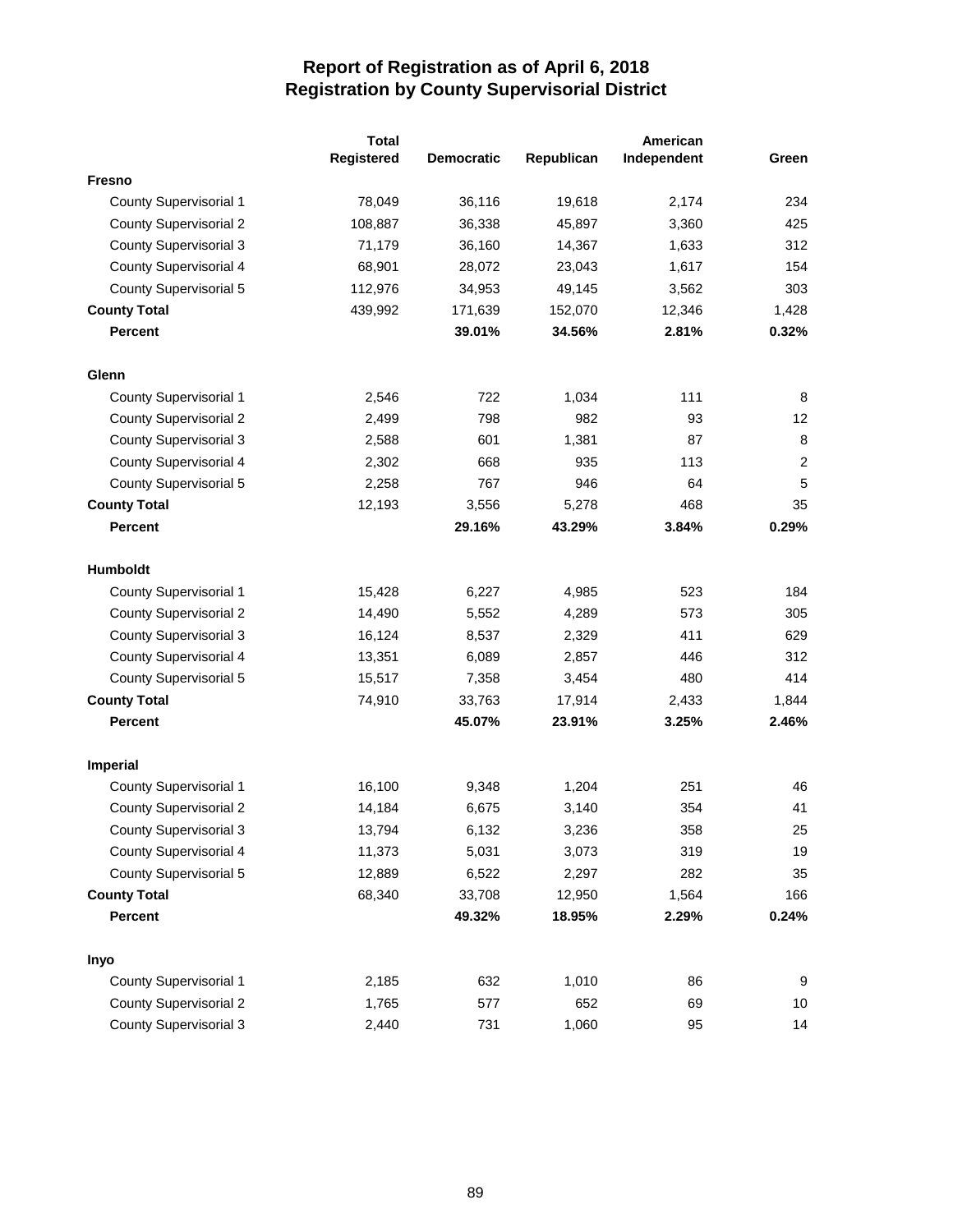|                               |             | Peace and      |                |                | <b>No Party</b> |
|-------------------------------|-------------|----------------|----------------|----------------|-----------------|
|                               | Libertarian | <b>Freedom</b> | <b>Unknown</b> | Other          | Preference      |
| <b>Fresno</b>                 |             |                |                |                |                 |
| County Supervisorial 1        | 406         | 336            | 1              | 723            | 18,441          |
| <b>County Supervisorial 2</b> | 841         | 272            | 1              | 1,209          | 20,544          |
| <b>County Supervisorial 3</b> | 408         | 387            | 0              | 689            | 17,223          |
| <b>County Supervisorial 4</b> | 366         | 255            | 0              | 634            | 14,760          |
| <b>County Supervisorial 5</b> | 891         | 264            | 1              | 1,209          | 22,648          |
| <b>County Total</b>           | 2,912       | 1,514          | 3              | 4,464          | 93,616          |
| <b>Percent</b>                | 0.66%       | 0.34%          | 0.00%          | 1.01%          | 21.28%          |
| Glenn                         |             |                |                |                |                 |
| County Supervisorial 1        | 32          | 10             | 0              | 6              | 623             |
| <b>County Supervisorial 2</b> | 27          | 9              | 0              | 5              | 573             |
| <b>County Supervisorial 3</b> | 15          | 3              | 0              | $\overline{4}$ | 489             |
| <b>County Supervisorial 4</b> | 15          | 10             | 0              | 8              | 551             |
| <b>County Supervisorial 5</b> | 22          | 5              | 0              | 3              | 446             |
| <b>County Total</b>           | 111         | 37             | 0              | 26             | 2,682           |
| <b>Percent</b>                | 0.91%       | 0.30%          | 0.00%          | 0.21%          | 22.00%          |
| Humboldt                      |             |                |                |                |                 |
| County Supervisorial 1        | 145         | 52             | 16             | 38             | 3,258           |
| <b>County Supervisorial 2</b> | 129         | 62             | 14             | 30             | 3,536           |
| <b>County Supervisorial 3</b> | 173         | 69             | 24             | 43             | 3,909           |
| <b>County Supervisorial 4</b> | 164         | 80             | 28             | 36             | 3,339           |
| <b>County Supervisorial 5</b> | 137         | 59             | 19             | 38             | 3,558           |
| <b>County Total</b>           | 748         | 322            | 101            | 185            | 17,600          |
| <b>Percent</b>                | 1.00%       | 0.43%          | 0.13%          | 0.25%          | 23.49%          |
| <b>Imperial</b>               |             |                |                |                |                 |
| <b>County Supervisorial 1</b> | 56          | 94             | 59             | 93             | 4,949           |
| <b>County Supervisorial 2</b> | 76          | 48             | 29             | 95             | 3,726           |
| <b>County Supervisorial 3</b> | 87          | 61             | 43             | 84             | 3,768           |
| <b>County Supervisorial 4</b> | 80          | 68             | 36             | 63             | 2,684           |
| <b>County Supervisorial 5</b> | 66          | 78             | 34             | 81             | 3,494           |
| <b>County Total</b>           | 365         | 349            | 201            | 416            | 18,621          |
| <b>Percent</b>                | 0.53%       | 0.51%          | 0.29%          | 0.61%          | 27.25%          |
| Inyo                          |             |                |                |                |                 |
| County Supervisorial 1        | 20          | $\overline{7}$ | 0              | $\,8\,$        | 413             |
| <b>County Supervisorial 2</b> | 21          | 4              | 0              | 10             | 422             |
| <b>County Supervisorial 3</b> | 17          | 5              | $\pmb{0}$      | 16             | 502             |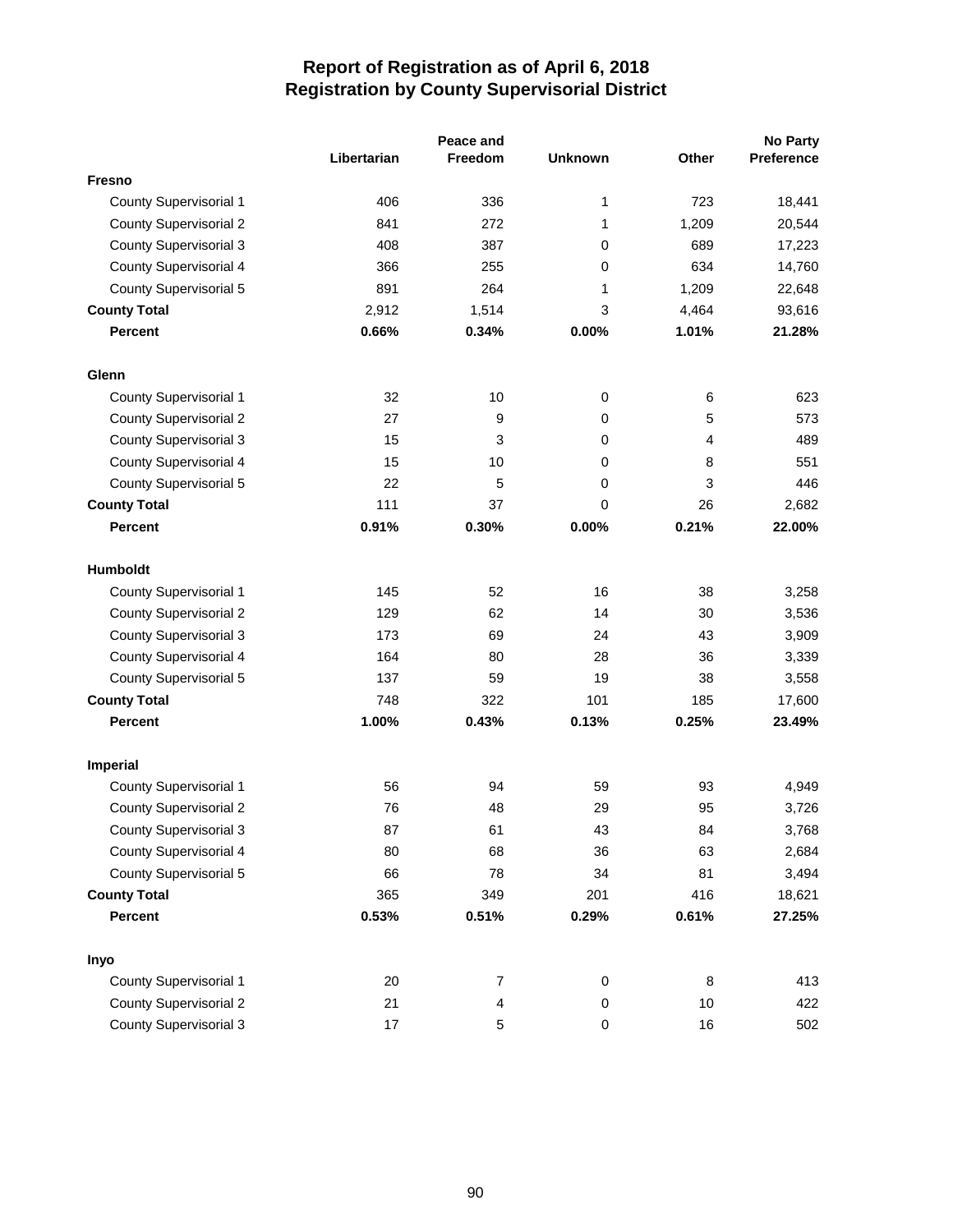|                               | <b>Total</b> |                   |            | American    |       |
|-------------------------------|--------------|-------------------|------------|-------------|-------|
|                               | Registered   | <b>Democratic</b> | Republican | Independent | Green |
| County Supervisorial 4        | 1,839        | 551               | 765        | 79          | 10    |
| <b>County Supervisorial 5</b> | 1,445        | 490               | 490        | 81          | 11    |
| <b>County Total</b>           | 9,674        | 2,981             | 3,977      | 410         | 54    |
| <b>Percent</b>                |              | 30.81%            | 41.11%     | 4.24%       | 0.56% |
| Kern                          |              |                   |            |             |       |
| County Supervisorial 1        | 69,816       | 23,014            | 27,876     | 2,418       | 186   |
| <b>County Supervisorial 2</b> | 78,858       | 26,060            | 28,001     | 3,173       | 224   |
| <b>County Supervisorial 3</b> | 77,585       | 25,997            | 30,007     | 2,716       | 252   |
| County Supervisorial 4        | 81,217       | 21,605            | 37,915     | 2,805       | 186   |
| <b>County Supervisorial 5</b> | 54,826       | 30,437            | 8,850      | 1,403       | 119   |
| <b>County Total</b>           | 362,302      | 127,113           | 132,649    | 12,515      | 967   |
| <b>Percent</b>                |              | 35.08%            | 36.61%     | 3.45%       | 0.27% |
| <b>Kings</b>                  |              |                   |            |             |       |
| <b>County Supervisorial 1</b> | 8,719        | 2,627             | 3,783      | 250         | 14    |
| <b>County Supervisorial 2</b> | 7,606        | 3,799             | 2,103      | 137         | 15    |
| <b>County Supervisorial 3</b> | 11,653       | 2,982             | 5,790      | 323         | 24    |
| <b>County Supervisorial 4</b> | 10,743       | 3,955             | 4,218      | 295         | 24    |
| <b>County Supervisorial 5</b> | 12,226       | 3,731             | 5,794      | 378         | 23    |
| <b>County Total</b>           | 50,947       | 17,094            | 21,688     | 1,383       | 100   |
| <b>Percent</b>                |              | 33.55%            | 42.57%     | 2.71%       | 0.20% |
| Lake                          |              |                   |            |             |       |
| <b>County Supervisorial 1</b> | 6,723        | 2,536             | 1,922      | 300         | 70    |
| <b>County Supervisorial 2</b> | 5,312        | 2,198             | 1,000      | 227         | 52    |
| <b>County Supervisorial 3</b> | 6,319        | 2,466             | 1,613      | 281         | 95    |
| <b>County Supervisorial 4</b> | 7,199        | 2,701             | 2,341      | 255         | 75    |
| <b>County Supervisorial 5</b> | 6,825        | 2,651             | 1,956      | 259         | 75    |
| <b>County Total</b>           | 32,378       | 12,552            | 8,832      | 1,322       | 367   |
| <b>Percent</b>                |              | 38.77%            | 27.28%     | 4.08%       | 1.13% |
| Lassen                        |              |                   |            |             |       |
| <b>County Supervisorial 1</b> | 3,059        | 730               | 1,463      | 185         | 10    |
| <b>County Supervisorial 2</b> | 2,403        | 585               | 1,007      | 128         | 15    |
| <b>County Supervisorial 3</b> | 3,401        | 613               | 1,863      | 187         | 9     |
| <b>County Supervisorial 4</b> | 2,758        | 605               | 1,411      | 130         | 8     |
| <b>County Supervisorial 5</b> | 2,382        | 429               | 1,201      | 130         | 10    |
| <b>County Total</b>           | 14,003       | 2,962             | 6,945      | 760         | 52    |
| <b>Percent</b>                |              | 21.15%            | 49.60%     | 5.43%       | 0.37% |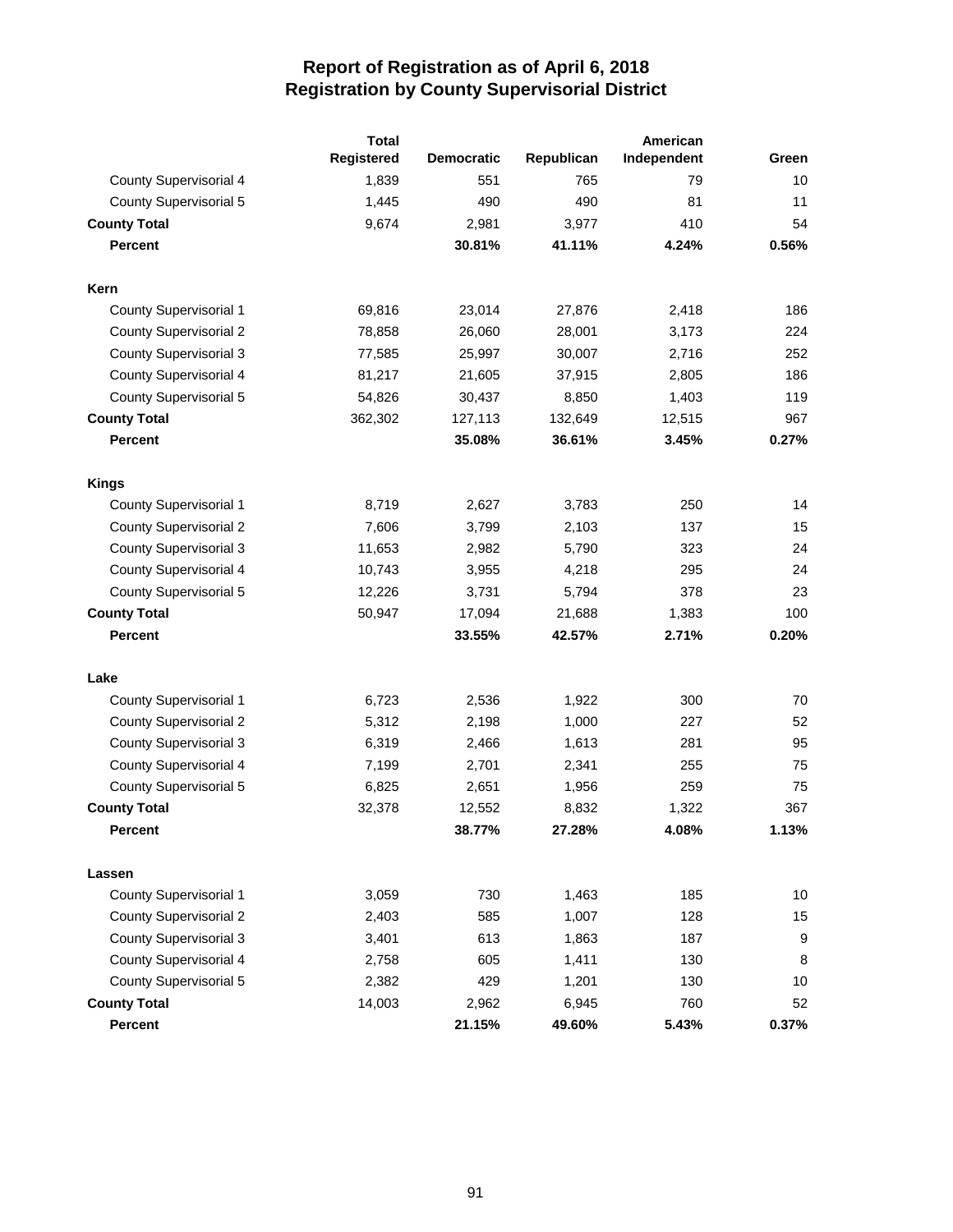|                               |             | Peace and |                | <b>No Party</b> |            |  |
|-------------------------------|-------------|-----------|----------------|-----------------|------------|--|
|                               | Libertarian | Freedom   | <b>Unknown</b> | Other           | Preference |  |
| County Supervisorial 4        | 17          | 6         | 0              | 7               | 404        |  |
| <b>County Supervisorial 5</b> | 18          | 6         | 1              | 10              | 338        |  |
| <b>County Total</b>           | 93          | 28        | 1              | 51              | 2,079      |  |
| <b>Percent</b>                | 0.96%       | 0.29%     | 0.01%          | 0.53%           | 21.49%     |  |
| Kern                          |             |           |                |                 |            |  |
| <b>County Supervisorial 1</b> | 620         | 259       | 149            | 79              | 15,215     |  |
| <b>County Supervisorial 2</b> | 714         | 330       | 159            | 99              | 20,098     |  |
| <b>County Supervisorial 3</b> | 694         | 283       | 177            | 81              | 17,378     |  |
| <b>County Supervisorial 4</b> | 637         | 209       | 131            | 80              | 17,649     |  |
| <b>County Supervisorial 5</b> | 312         | 290       | 179            | 59              | 13,177     |  |
| <b>County Total</b>           | 2,977       | 1,371     | 795            | 398             | 83,517     |  |
| <b>Percent</b>                | 0.82%       | 0.38%     | 0.22%          | 0.11%           | 23.05%     |  |
| <b>Kings</b>                  |             |           |                |                 |            |  |
| <b>County Supervisorial 1</b> | 78          | 30        | 22             | 17              | 1,898      |  |
| <b>County Supervisorial 2</b> | 34          | 27        | 22             | 10              | 1,459      |  |
| <b>County Supervisorial 3</b> | 100         | 25        | 25             | 39              | 2,345      |  |
| <b>County Supervisorial 4</b> | 80          | 40        | 21             | 29              | 2,081      |  |
| <b>County Supervisorial 5</b> | 109         | 30        | 20             | 36              | 2,105      |  |
| <b>County Total</b>           | 401         | 152       | 110            | 131             | 9,888      |  |
| <b>Percent</b>                | 0.79%       | 0.30%     | 0.22%          | 0.26%           | 19.41%     |  |
| Lake                          |             |           |                |                 |            |  |
| <b>County Supervisorial 1</b> | 85          | 46        | $\mathbf 0$    | 9               | 1,755      |  |
| <b>County Supervisorial 2</b> | 73          | 38        | $\mathbf 0$    | $\overline{7}$  | 1,717      |  |
| <b>County Supervisorial 3</b> | 62          | 42        | 0              | 11              | 1,749      |  |
| <b>County Supervisorial 4</b> | 76          | 28        | $\mathbf 0$    | 13              | 1,710      |  |
| <b>County Supervisorial 5</b> | 65          | 26        | 0              | 13              | 1,780      |  |
| <b>County Total</b>           | 361         | 180       | 0              | 53              | 8,711      |  |
| Percent                       | 1.11%       | 0.56%     | 0.00%          | 0.16%           | 26.90%     |  |
| Lassen                        |             |           |                |                 |            |  |
| County Supervisorial 1        | 17          | 8         | $\mathbf 0$    | 21              | 625        |  |
| <b>County Supervisorial 2</b> | 26          | 8         | 0              | 16              | 618        |  |
| <b>County Supervisorial 3</b> | 44          | 6         | 0              | 27              | 652        |  |
| <b>County Supervisorial 4</b> | 25          | 9         | 0              | 11              | 559        |  |
| <b>County Supervisorial 5</b> | 24          | 13        | 0              | 19              | 556        |  |
| <b>County Total</b>           | 136         | 44        | 0              | 94              | 3,010      |  |
| Percent                       | 0.97%       | 0.31%     | 0.00%          | 0.67%           | 21.50%     |  |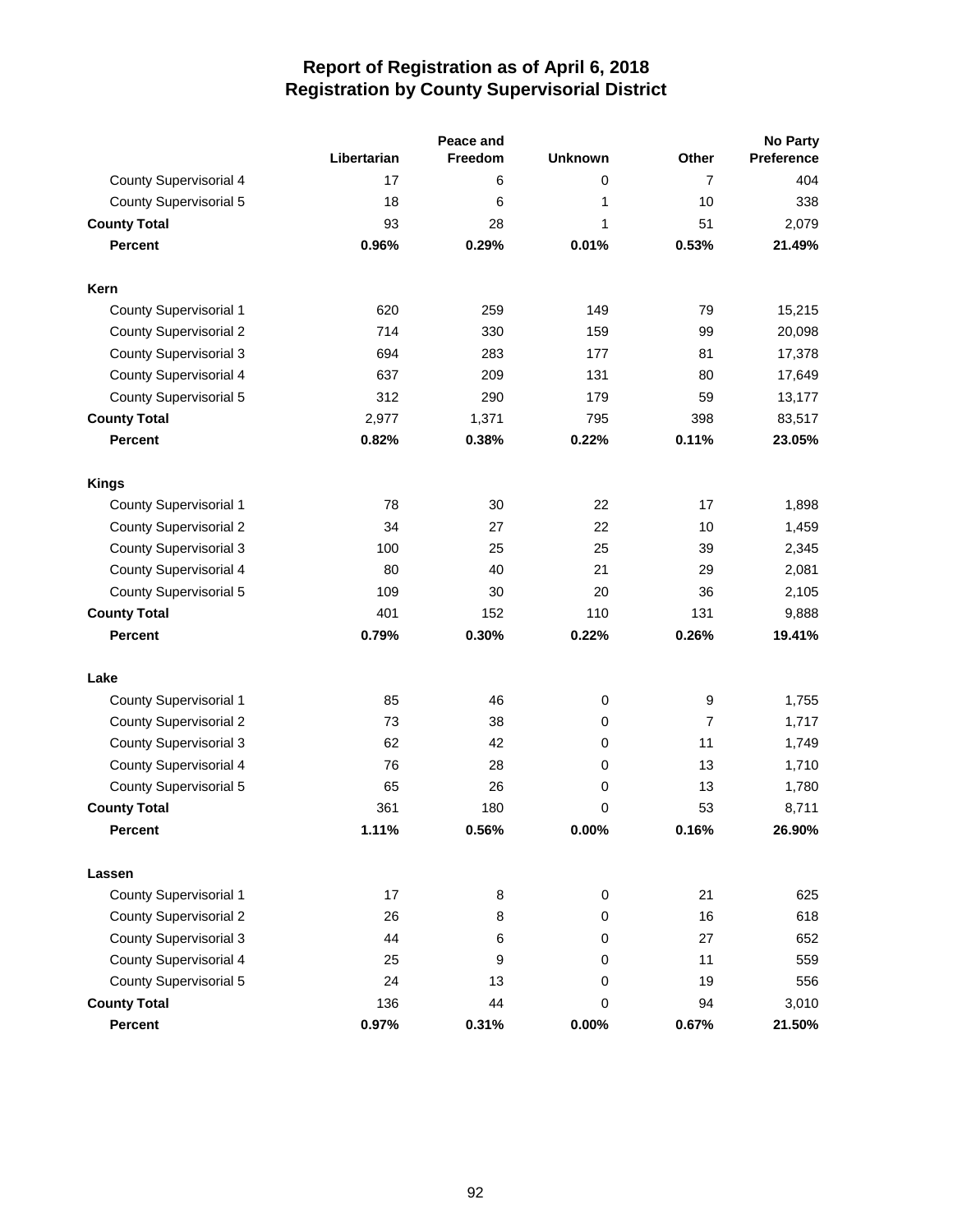|                               | <b>Total</b> |                   |            | American    |        |
|-------------------------------|--------------|-------------------|------------|-------------|--------|
|                               | Registered   | <b>Democratic</b> | Republican | Independent | Green  |
| <b>Los Angeles</b>            |              |                   |            |             |        |
| County Supervisorial 1        | 852,122      | 476,328           | 105,757    | 15,748      | 3,957  |
| <b>County Supervisorial 2</b> | 994,266      | 626,398           | 81,283     | 18,010      | 3,886  |
| <b>County Supervisorial 3</b> | 1,110,607    | 583,545           | 173,877    | 24,562      | 5,613  |
| County Supervisorial 4        | 1,085,118    | 499,174           | 254,508    | 25,422      | 4,575  |
| County Supervisorial 5        | 1,091,771    | 453,495           | 304,380    | 27,570      | 4,387  |
| <b>County Total</b>           | 5,133,884    | 2,638,940         | 919,805    | 111,312     | 22,418 |
| <b>Percent</b>                |              | 51.40%            | 17.92%     | 2.17%       | 0.44%  |
| <b>Madera</b>                 |              |                   |            |             |        |
| <b>County Supervisorial 1</b> | 10,889       | 3,259             | 4,883      | 337         | 22     |
| <b>County Supervisorial 2</b> | 10,229       | 3,287             | 4,097      | 311         | 21     |
| <b>County Supervisorial 3</b> | 11,075       | 4,211             | 3,692      | 302         | 33     |
| County Supervisorial 4        | 5,732        | 2,839             | 951        | 162         | 18     |
| County Supervisorial 5        | 15,996       | 3,876             | 8,210      | 621         | 76     |
| <b>County Total</b>           | 53,921       | 17,472            | 21,833     | 1,733       | 170    |
| Percent                       |              | 32.40%            | 40.49%     | 3.21%       | 0.32%  |
| <b>Marin</b>                  |              |                   |            |             |        |
| <b>County Supervisorial 1</b> | 31,864       | 18,086            | 5,170      | 631         | 254    |
| <b>County Supervisorial 2</b> | 34,440       | 20,290            | 4,622      | 776         | 405    |
| <b>County Supervisorial 3</b> | 34,103       | 19,171            | 4,962      | 680         | 206    |
| <b>County Supervisorial 4</b> | 24,448       | 14,101            | 3,526      | 532         | 284    |
| <b>County Supervisorial 5</b> | 29,473       | 14,977            | 6,210      | 772         | 214    |
| <b>County Total</b>           | 154,328      | 86,625            | 24,490     | 3,391       | 1,363  |
| <b>Percent</b>                |              | 56.13%            | 15.87%     | 2.20%       | 0.88%  |
| <b>Mariposa</b>               |              |                   |            |             |        |
| <b>County Supervisorial 1</b> | 1,816        | 718               | 541        | 69          | 34     |
| <b>County Supervisorial 2</b> | 1,837        | 441               | 824        | 104         | 10     |
| <b>County Supervisorial 3</b> | 2,240        | 615               | 1,088      | 93          | 12     |
| County Supervisorial 4        | 2,031        | 603               | 934        | 70          | 11     |
| <b>County Supervisorial 5</b> | 2,514        | 615               | 1,218      | 99          | 23     |
| <b>County Total</b>           | 10,438       | 2,992             | 4,605      | 435         | 90     |
| Percent                       |              | 28.66%            | 44.12%     | 4.17%       | 0.86%  |
| Mendocino                     |              |                   |            |             |        |
| County Supervisorial 1        | 9,264        | 3,735             | 2,709      | 327         | 162    |
| <b>County Supervisorial 2</b> | 8,110        | 3,878             | 1,729      | 241         | 103    |
| <b>County Supervisorial 3</b> | 9,669        | 4,508             | 1,826      | 377         | 305    |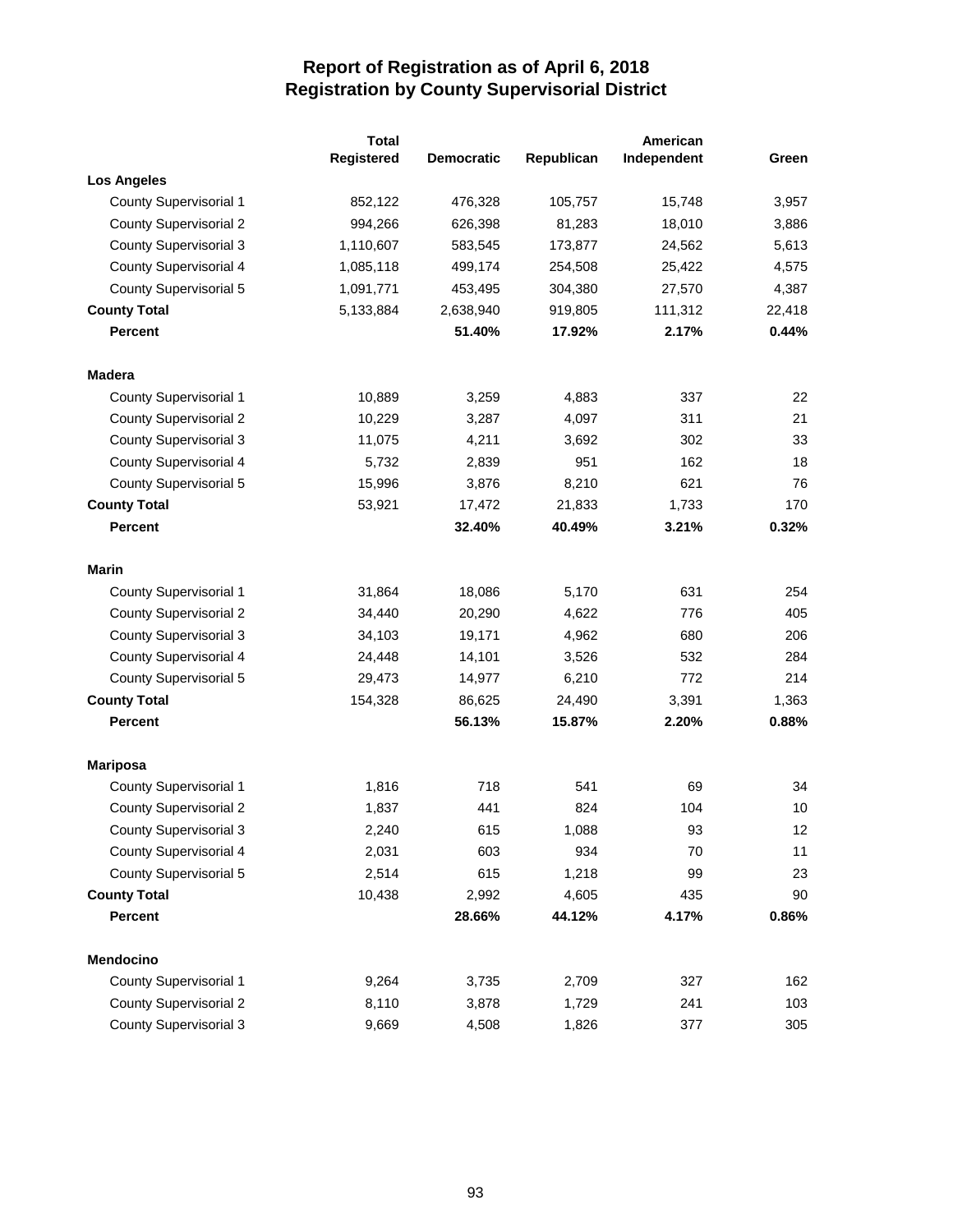|                               |             | Peace and |                |        | <b>No Party</b> |
|-------------------------------|-------------|-----------|----------------|--------|-----------------|
|                               | Libertarian | Freedom   | <b>Unknown</b> | Other  | Preference      |
| <b>Los Angeles</b>            |             |           |                |        |                 |
| County Supervisorial 1        | 4,275       | 7,601     | 2,451          | 5,724  | 230,281         |
| <b>County Supervisorial 2</b> | 4,332       | 6,372     | 2,849          | 7,695  | 243,441         |
| <b>County Supervisorial 3</b> | 7,489       | 4,382     | 2,062          | 11,145 | 297,932         |
| County Supervisorial 4        | 7,133       | 7,087     | 2,011          | 8,914  | 276,294         |
| County Supervisorial 5        | 7,172       | 4,266     | 2,144          | 9,737  | 278,620         |
| <b>County Total</b>           | 30,401      | 29,708    | 11,517         | 43,215 | 1,326,568       |
| <b>Percent</b>                | 0.59%       | 0.58%     | 0.22%          | 0.84%  | 25.84%          |
| <b>Madera</b>                 |             |           |                |        |                 |
| County Supervisorial 1        | 61          | 41        | 26             | 44     | 2,216           |
| <b>County Supervisorial 2</b> | 65          | 41        | 28             | 34     | 2,345           |
| <b>County Supervisorial 3</b> | 72          | 53        | 25             | 33     | 2,654           |
| County Supervisorial 4        | 39          | 41        | 18             | 19     | 1,645           |
| County Supervisorial 5        | 158         | 27        | 26             | 86     | 2,916           |
| <b>County Total</b>           | 395         | 203       | 123            | 216    | 11,776          |
| <b>Percent</b>                | 0.73%       | 0.38%     | 0.23%          | 0.40%  | 21.84%          |
| <b>Marin</b>                  |             |           |                |        |                 |
| County Supervisorial 1        | 208         | 36        | 26             | 106    | 7,347           |
| <b>County Supervisorial 2</b> | 194         | 51        | 28             | 94     | 7,980           |
| <b>County Supervisorial 3</b> | 198         | 46        | 30             | 84     | 8,726           |
| County Supervisorial 4        | 180         | 41        | 18             | 86     | 5,680           |
| County Supervisorial 5        | 188         | 56        | 21             | 87     | 6,948           |
| <b>County Total</b>           | 968         | 230       | 123            | 457    | 36,681          |
| <b>Percent</b>                | 0.63%       | 0.15%     | 0.08%          | 0.30%  | 23.77%          |
| <b>Mariposa</b>               |             |           |                |        |                 |
| County Supervisorial 1        | 23          | 4         | 0              | 26     | 401             |
| <b>County Supervisorial 2</b> | 20          | 5         | 0              | 30     | 403             |
| <b>County Supervisorial 3</b> | 21          | 8         | 1              | 28     | 374             |
| <b>County Supervisorial 4</b> | 21          | 4         | 0              | 20     | 368             |
| County Supervisorial 5        | 30          | 9         | 1              | 32     | 487             |
| <b>County Total</b>           | 115         | 30        | $\overline{c}$ | 136    | 2,033           |
| <b>Percent</b>                | 1.10%       | 0.29%     | 0.02%          | 1.30%  | 19.48%          |
| Mendocino                     |             |           |                |        |                 |
| County Supervisorial 1        | 86          | 28        | 54             | 23     | 2,140           |
| <b>County Supervisorial 2</b> | 87          | 32        | 40             | 17     | 1,983           |
| <b>County Supervisorial 3</b> | 107         | 63        | 67             | 55     | 2,361           |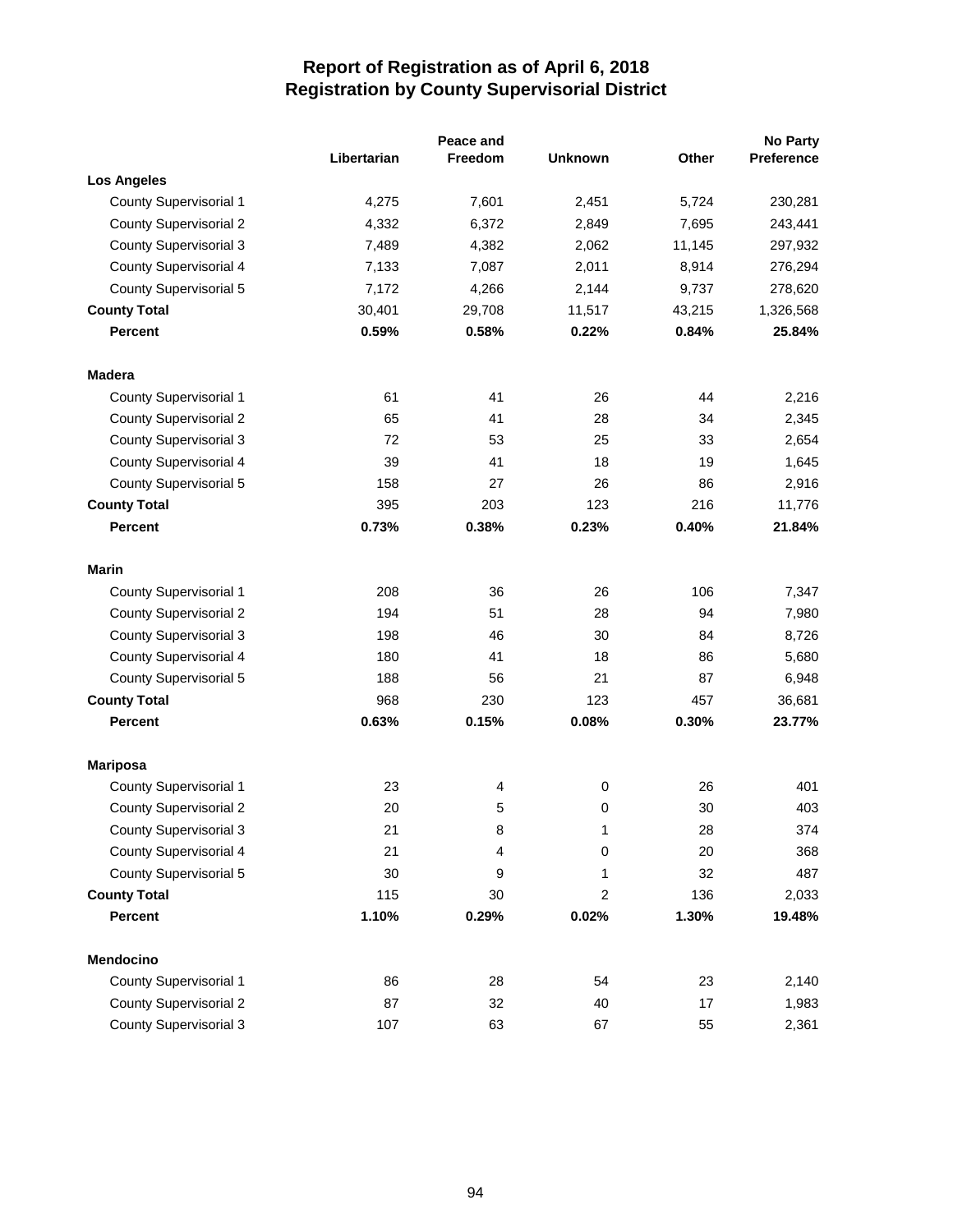|                               | <b>Total</b> |                   |            | American    |                |
|-------------------------------|--------------|-------------------|------------|-------------|----------------|
|                               | Registered   | <b>Democratic</b> | Republican | Independent | Green          |
| <b>County Supervisorial 4</b> | 9,564        | 5,072             | 1,655      | 306         | 198            |
| <b>County Supervisorial 5</b> | 10,604       | 5,720             | 1,718      | 328         | 303            |
| <b>County Total</b>           | 47,211       | 22,913            | 9,637      | 1,579       | 1,071          |
| <b>Percent</b>                |              | 48.53%            | 20.41%     | 3.34%       | 2.27%          |
| <b>Merced</b>                 |              |                   |            |             |                |
| <b>County Supervisorial 1</b> | 13,432       | 7,431             | 2,543      | 309         | 30             |
| <b>County Supervisorial 2</b> | 23,511       | 10,052            | 7,132      | 803         | 145            |
| <b>County Supervisorial 3</b> | 20,200       | 8,088             | 6,467      | 701         | 62             |
| County Supervisorial 4        | 15,777       | 6,099             | 5,604      | 537         | 40             |
| <b>County Supervisorial 5</b> | 17,595       | 8,497             | 4,611      | 554         | 46             |
| <b>County Total</b>           | 90,515       | 40,167            | 26,357     | 2,904       | 323            |
| <b>Percent</b>                |              | 44.38%            | 29.12%     | 3.21%       | 0.36%          |
| <b>Modoc</b>                  |              |                   |            |             |                |
| County Supervisorial 1        | 1,043        | 251               | 504        | 56          | 5              |
| <b>County Supervisorial 2</b> | 1,072        | 268               | 527        | 45          | $\overline{4}$ |
| <b>County Supervisorial 3</b> | 1,007        | 231               | 476        | 45          | 7              |
| <b>County Supervisorial 4</b> | 1,091        | 221               | 543        | 67          | $\overline{2}$ |
| <b>County Supervisorial 5</b> | 914          | 172               | 533        | 50          | 4              |
| <b>County Total</b>           | 5,127        | 1,143             | 2,583      | 263         | 22             |
| <b>Percent</b>                |              | 22.29%            | 50.38%     | 5.13%       | 0.43%          |
| Mono                          |              |                   |            |             |                |
| <b>County Supervisorial 1</b> | 826          | 325               | 186        | 33          | 9              |
| <b>County Supervisorial 2</b> | 1,606        | 549               | 573        | 68          | 12             |
| <b>County Supervisorial 3</b> | 1,483        | 519               | 461        | 48          | 9              |
| County Supervisorial 4        | 1,309        | 370               | 551        | 63          | 6              |
| <b>County Supervisorial 5</b> | 1,136        | 450               | 259        | 50          | 10             |
| <b>County Total</b>           | 6,360        | 2,213             | 2,030      | 262         | 46             |
| Percent                       |              | 34.80%            | 31.92%     | 4.12%       | 0.72%          |
| <b>Monterey</b>               |              |                   |            |             |                |
| County Supervisorial 1        | 23,930       | 14,091            | 3,160      | 408         | 67             |
| <b>County Supervisorial 2</b> | 38,167       | 19,863            | 7,706      | 901         | 187            |
| <b>County Supervisorial 3</b> | 25,708       | 14,208            | 4,803      | 504         | 78             |
| <b>County Supervisorial 4</b> | 38,400       | 18,747            | 8,167      | 1,056       | 212            |
| <b>County Supervisorial 5</b> | 53,015       | 23,187            | 15,303     | 1,524       | 401            |
| <b>County Total</b>           | 179,220      | 90,096            | 39,139     | 4,393       | 945            |
| Percent                       |              | 50.27%            | 21.84%     | 2.45%       | 0.53%          |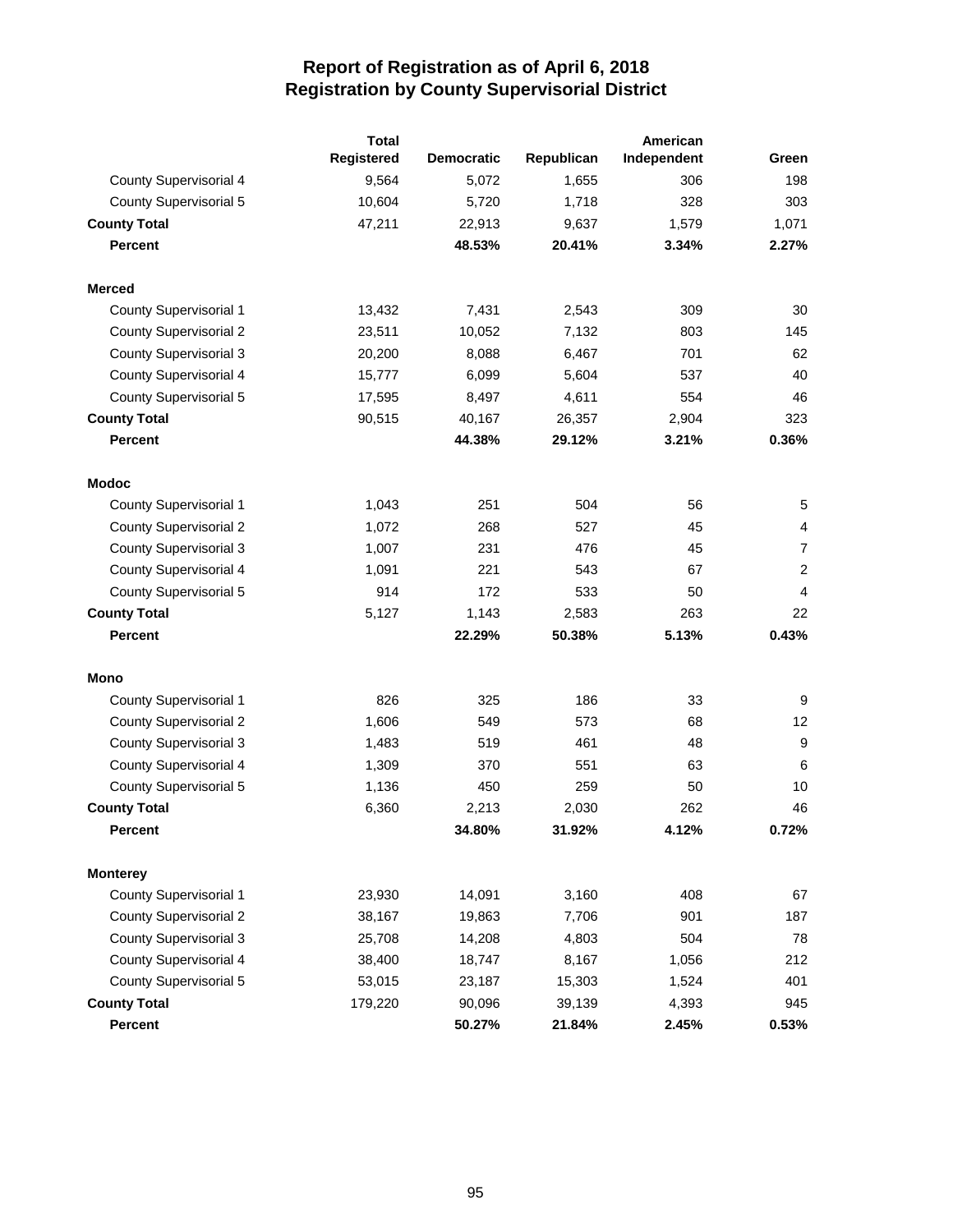|                               |                | Peace and      |                | <b>No Party</b> |            |
|-------------------------------|----------------|----------------|----------------|-----------------|------------|
|                               | Libertarian    | <b>Freedom</b> | <b>Unknown</b> | Other           | Preference |
| County Supervisorial 4        | 79             | 41             | 43             | 30              | 2,140      |
| <b>County Supervisorial 5</b> | 109            | 37             | 52             | 29              | 2,308      |
| <b>County Total</b>           | 468            | 201            | 256            | 154             | 10,932     |
| <b>Percent</b>                | 0.99%          | 0.43%          | 0.54%          | 0.33%           | 23.16%     |
| <b>Merced</b>                 |                |                |                |                 |            |
| <b>County Supervisorial 1</b> | 66             | 39             | 0              | 9               | 3,005      |
| <b>County Supervisorial 2</b> | 184            | 59             | 0              | 34              | 5,102      |
| <b>County Supervisorial 3</b> | 159            | 42             | 1              | 17              | 4,663      |
| <b>County Supervisorial 4</b> | 111            | 40             | 0              | 16              | 3,330      |
| <b>County Supervisorial 5</b> | 120            | 45             | 0              | 12              | 3,710      |
| <b>County Total</b>           | 640            | 225            | 1              | 88              | 19,810     |
| <b>Percent</b>                | 0.71%          | 0.25%          | 0.00%          | 0.10%           | 21.89%     |
| <b>Modoc</b>                  |                |                |                |                 |            |
| <b>County Supervisorial 1</b> | 14             | 5              | 0              | $\mathbf{1}$    | 207        |
| <b>County Supervisorial 2</b> | 9              | 1              | 1              | $\overline{2}$  | 215        |
| <b>County Supervisorial 3</b> | 10             | 3              | 1              | 3               | 231        |
| <b>County Supervisorial 4</b> | 6              | 6              | 2              | 4               | 240        |
| <b>County Supervisorial 5</b> | 6              | 1              | 0              | 1               | 147        |
| <b>County Total</b>           | 45             | 16             | 4              | 11              | 1,040      |
| <b>Percent</b>                | 0.88%          | 0.31%          | 0.08%          | 0.21%           | 20.28%     |
| Mono                          |                |                |                |                 |            |
| <b>County Supervisorial 1</b> | 8              | 9              | 1              | 1               | 254        |
| <b>County Supervisorial 2</b> | 13             | 6              | 0              | 3               | 382        |
| <b>County Supervisorial 3</b> | 12             | 4              | 0              | 1               | 429        |
| <b>County Supervisorial 4</b> | 11             | 6              | 0              | 1               | 301        |
| <b>County Supervisorial 5</b> | $\overline{7}$ | 5              | 0              | 1               | 354        |
| <b>County Total</b>           | 51             | 30             | 1              | 7               | 1,720      |
| <b>Percent</b>                | 0.80%          | 0.47%          | 0.02%          | 0.11%           | 27.04%     |
| <b>Monterey</b>               |                |                |                |                 |            |
| County Supervisorial 1        | 80             | 132            | $77 \,$        | 21              | 5,894      |
| <b>County Supervisorial 2</b> | 231            | 132            | 68             | 45              | 9,034      |
| <b>County Supervisorial 3</b> | 121            | 126            | 53             | 23              | 5,792      |
| County Supervisorial 4        | 309            | 130            | 65             | 43              | 9,671      |
| <b>County Supervisorial 5</b> | 419            | 94             | 85             | 55              | 11,947     |
| <b>County Total</b>           | 1,160          | 614            | 348            | 187             | 42,338     |
| Percent                       | 0.65%          | 0.34%          | 0.19%          | 0.10%           | 23.62%     |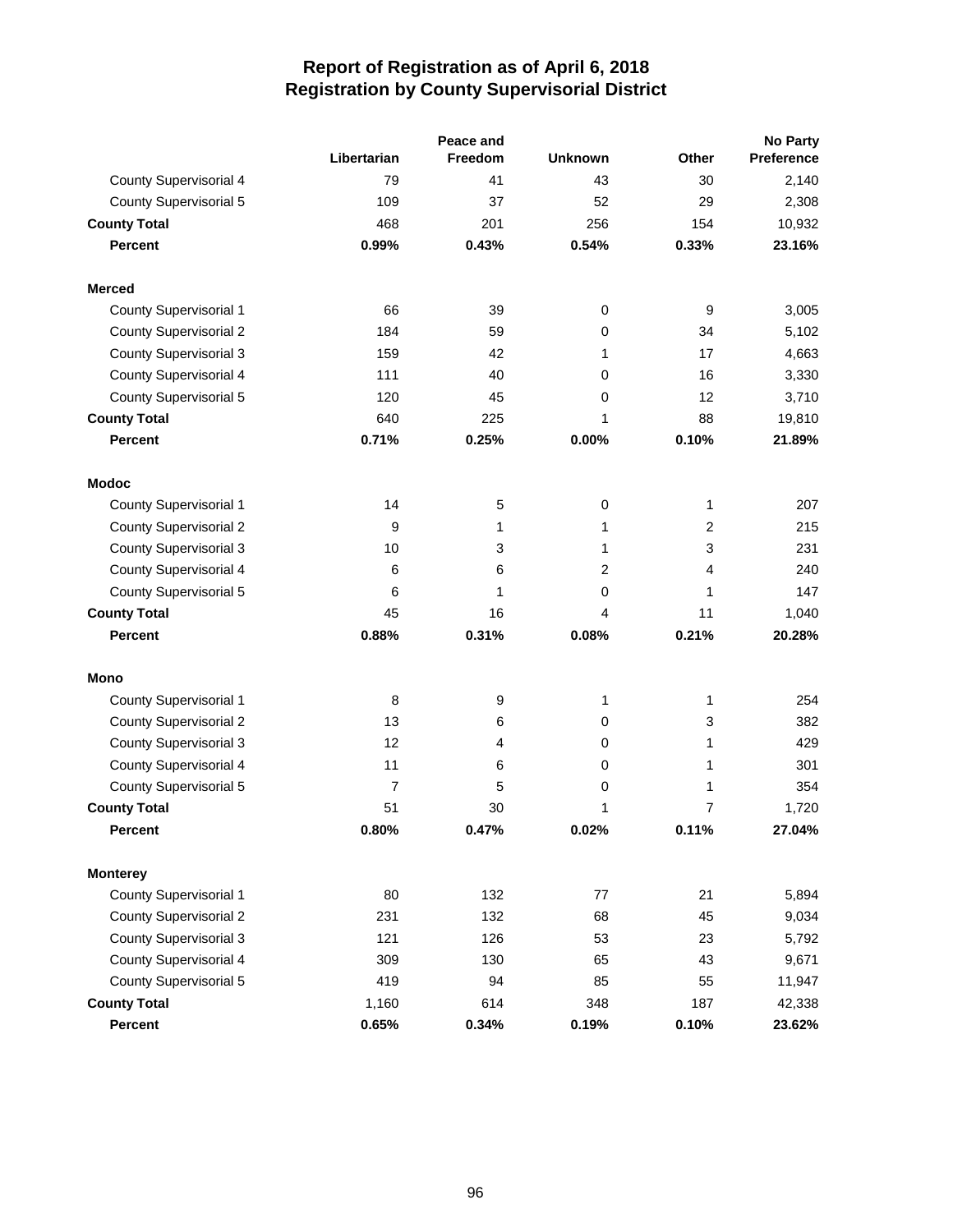|                               | <b>Total</b> |                   |            | American    |       |
|-------------------------------|--------------|-------------------|------------|-------------|-------|
|                               | Registered   | <b>Democratic</b> | Republican | Independent | Green |
| <b>Napa</b>                   |              |                   |            |             |       |
| <b>County Supervisorial 1</b> | 13,635       | 6,555             | 2,982      | 440         | 125   |
| <b>County Supervisorial 2</b> | 16,177       | 7,464             | 4,115      | 492         | 115   |
| <b>County Supervisorial 3</b> | 15,241       | 6,711             | 3,983      | 494         | 123   |
| <b>County Supervisorial 4</b> | 14,369       | 6,332             | 3,619      | 466         | 138   |
| <b>County Supervisorial 5</b> | 15,838       | 7,824             | 2,879      | 439         | 106   |
| <b>County Total</b>           | 75,260       | 34,886            | 17,578     | 2,331       | 607   |
| <b>Percent</b>                |              | 46.35%            | 23.36%     | 3.10%       | 0.81% |
| <b>Nevada</b>                 |              |                   |            |             |       |
| County Supervisorial 1        | 15,176       | 6,241             | 4,732      | 475         | 220   |
| <b>County Supervisorial 2</b> | 14,304       | 4,046             | 6,489      | 612         | 99    |
| <b>County Supervisorial 3</b> | 12,627       | 4,747             | 4,140      | 435         | 141   |
| <b>County Supervisorial 4</b> | 14,121       | 4,713             | 5,274      | 500         | 213   |
| <b>County Supervisorial 5</b> | 11,650       | 4,922             | 2,599      | 439         | 128   |
| <b>County Total</b>           | 67,878       | 24,669            | 23,234     | 2,461       | 801   |
| <b>Percent</b>                |              | 36.34%            | 34.23%     | 3.63%       | 1.18% |
| Orange                        |              |                   |            |             |       |
| <b>County Supervisorial 1</b> | 219,650      | 96,706            | 57,781     | 4,551       | 690   |
| <b>County Supervisorial 2</b> | 328,714      | 100,589           | 134,601    | 9,299       | 1,118 |
| <b>County Supervisorial 3</b> | 311,584      | 98,415            | 117,560    | 7,869       | 1,050 |
| County Supervisorial 4        | 253,381      | 102,289           | 79,780     | 6,002       | 823   |
| <b>County Supervisorial 5</b> | 346,335      | 98,744            | 148,006    | 10,416      | 1,104 |
| <b>County Total</b>           | 1,459,664    | 496,743           | 537,728    | 38,137      | 4,785 |
| <b>Percent</b>                |              | 34.03%            | 36.84%     | 2.61%       | 0.33% |
| <b>Placer</b>                 |              |                   |            |             |       |
| <b>County Supervisorial 1</b> | 47,663       | 14,543            | 19,597     | 1,359       | 151   |
| <b>County Supervisorial 2</b> | 43,966       | 11,993            | 20,204     | 1,312       | 137   |
| <b>County Supervisorial 3</b> | 42,918       | 11,400            | 19,729     | 1,243       | 163   |
| <b>County Supervisorial 4</b> | 44,230       | 12,161            | 20,013     | 1,179       | 143   |
| <b>County Supervisorial 5</b> | 41,387       | 12,894            | 16,548     | 1,249       | 290   |
| <b>County Total</b>           | 220,164      | 62,991            | 96,091     | 6,342       | 884   |
| <b>Percent</b>                |              | 28.61%            | 43.65%     | 2.88%       | 0.40% |
| <b>Plumas</b>                 |              |                   |            |             |       |
| County Supervisorial 1        | 2,028        | 560               | 919        | 121         | 7     |
| <b>County Supervisorial 2</b> | 2,537        | 841               | 946        | 116         | 18    |
| <b>County Supervisorial 3</b> | 2,542        | 606               | 1,337      | 133         | 8     |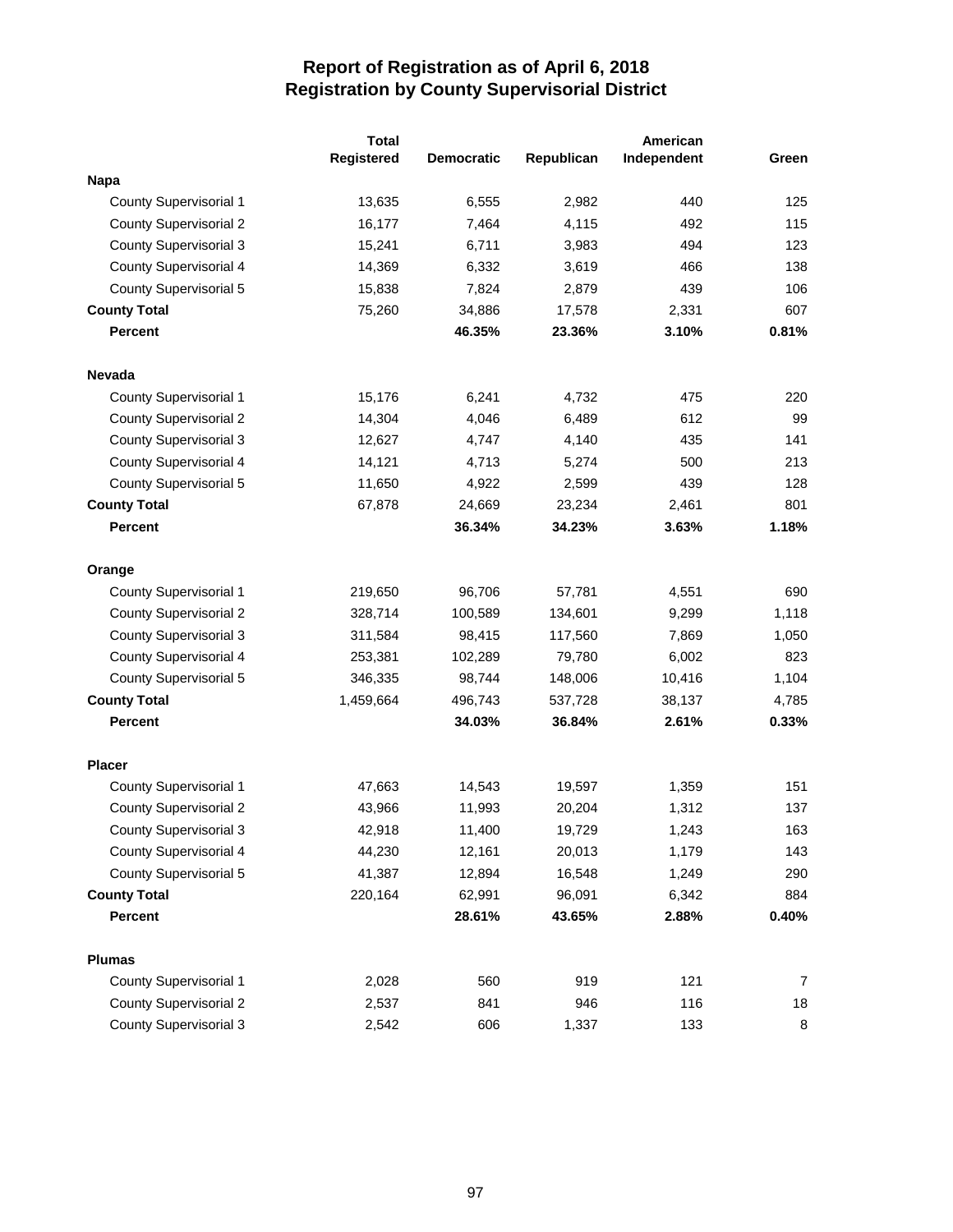|                               |             | Peace and      |                |           | <b>No Party</b> |  |
|-------------------------------|-------------|----------------|----------------|-----------|-----------------|--|
|                               | Libertarian | <b>Freedom</b> | <b>Unknown</b> | Other     | Preference      |  |
| <b>Napa</b>                   |             |                |                |           |                 |  |
| <b>County Supervisorial 1</b> | 146         | 48             | 18             | 63        | 3,258           |  |
| <b>County Supervisorial 2</b> | 117         | 45             | 21             | 60        | 3,748           |  |
| <b>County Supervisorial 3</b> | 140         | 28             | 15             | 97        | 3,650           |  |
| <b>County Supervisorial 4</b> | 121         | 44             | 18             | 77        | 3,554           |  |
| <b>County Supervisorial 5</b> | 87          | 49             | 78             | 56        | 4,320           |  |
| <b>County Total</b>           | 611         | 214            | 150            | 353       | 18,530          |  |
| <b>Percent</b>                | 0.81%       | 0.28%          | 0.20%          | 0.47%     | 24.62%          |  |
| <b>Nevada</b>                 |             |                |                |           |                 |  |
| County Supervisorial 1        | 174         | 40             | 0              | 2,620     | 674             |  |
| <b>County Supervisorial 2</b> | 162         | 28             | 0              | 2,294     | 574             |  |
| <b>County Supervisorial 3</b> | 169         | 46             | 0              | 2,253     | 696             |  |
| <b>County Supervisorial 4</b> | 191         | 45             | 0              | 2,553     | 632             |  |
| <b>County Supervisorial 5</b> | 140         | 28             | 0              | 2,797     | 597             |  |
| <b>County Total</b>           | 836         | 187            | 0              | 12,517    | 3,173           |  |
| <b>Percent</b>                | 1.23%       | 0.28%          | 0.00%          | 18.44%    | 4.67%           |  |
| Orange                        |             |                |                |           |                 |  |
| <b>County Supervisorial 1</b> | 1,516       | 994            | 1              | 516       | 56,895          |  |
| <b>County Supervisorial 2</b> | 3,233       | 702            | 2              | 878       | 78,292          |  |
| <b>County Supervisorial 3</b> | 2,706       | 659            | 3              | 712       | 82,610          |  |
| <b>County Supervisorial 4</b> | 1,874       | 756            | 3              | 531       | 61,323          |  |
| <b>County Supervisorial 5</b> | 3,236       | 606            | 1              | 779       | 83,443          |  |
| <b>County Total</b>           | 12,565      | 3,717          | 10             | 3,416     | 362,563         |  |
| <b>Percent</b>                | 0.86%       | 0.25%          | 0.00%          | 0.23%     | 24.84%          |  |
| <b>Placer</b>                 |             |                |                |           |                 |  |
| <b>County Supervisorial 1</b> | 713         | 102            | 83             | 167       | 10,948          |  |
| <b>County Supervisorial 2</b> | 705         | 60             | 73             | 188       | 9,294           |  |
| <b>County Supervisorial 3</b> | 829         | 73             | 72             | 173       | 9,236           |  |
| County Supervisorial 4        | 663         | 85             | 68             | 177       | 9,741           |  |
| County Supervisorial 5        | 574         | 121            | 50             | 218       | 9,443           |  |
| <b>County Total</b>           | 3,484       | 441            | 346            | 923       | 48,662          |  |
| <b>Percent</b>                | 1.58%       | 0.20%          | 0.16%          | 0.42%     | 22.10%          |  |
| <b>Plumas</b>                 |             |                |                |           |                 |  |
| County Supervisorial 1        | 14          | $10$           | 0              | 0         | 397             |  |
| <b>County Supervisorial 2</b> | 34          | 12             | 0              | 1         | 569             |  |
| <b>County Supervisorial 3</b> | 25          | $\,6\,$        | 0              | $\pmb{0}$ | 427             |  |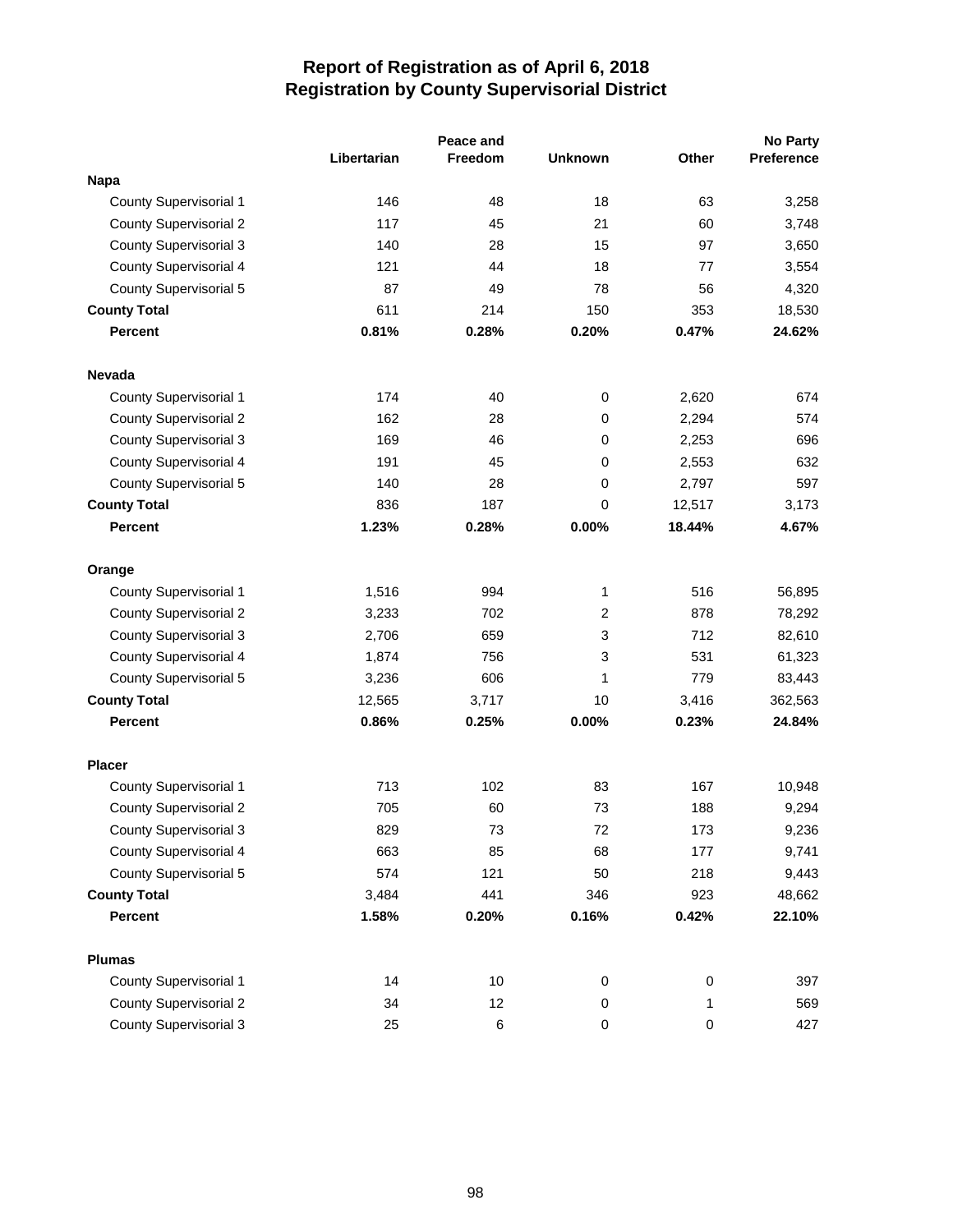|                               | <b>Total</b> |                   |            | American    |       |
|-------------------------------|--------------|-------------------|------------|-------------|-------|
|                               | Registered   | <b>Democratic</b> | Republican | Independent | Green |
| <b>County Supervisorial 4</b> | 2,251        | 726               | 832        | 103         | 15    |
| <b>County Supervisorial 5</b> | 2,609        | 789               | 1,177      | 122         | 14    |
| <b>County Total</b>           | 11,967       | 3,522             | 5,211      | 595         | 62    |
| <b>Percent</b>                |              | 29.43%            | 43.54%     | 4.97%       | 0.52% |
| <b>Riverside</b>              |              |                   |            |             |       |
| <b>County Supervisorial 1</b> | 191,453      | 70,235            | 68,702     | 6,048       | 608   |
| <b>County Supervisorial 2</b> | 180,788      | 68,848            | 61,989     | 5,142       | 490   |
| <b>County Supervisorial 3</b> | 208,777      | 60,876            | 85,515     | 8,467       | 619   |
| County Supervisorial 4        | 184,711      | 80,679            | 58,806     | 5,179       | 525   |
| <b>County Supervisorial 5</b> | 198,725      | 85,851            | 59,861     | 5,998       | 547   |
| <b>County Total</b>           | 964,454      | 366,489           | 334,873    | 30,834      | 2,789 |
| <b>Percent</b>                |              | 38.00%            | 34.72%     | 3.20%       | 0.29% |
| <b>Sacramento</b>             |              |                   |            |             |       |
| County Supervisorial 1        | 140,170      | 73,024            | 23,154     | 3,979       | 1,022 |
| <b>County Supervisorial 2</b> | 133,708      | 70,857            | 24,081     | 3,250       | 554   |
| <b>County Supervisorial 3</b> | 147,752      | 60,446            | 46,231     | 4,829       | 817   |
| County Supervisorial 4        | 147,580      | 47,333            | 57,236     | 5,419       | 589   |
| <b>County Supervisorial 5</b> | 163,375      | 67,986            | 48,056     | 5,201       | 617   |
| <b>County Total</b>           | 732,585      | 319,646           | 198,758    | 22,678      | 3,599 |
| <b>Percent</b>                |              | 43.63%            | 27.13%     | 3.10%       | 0.49% |
| <b>San Benito</b>             |              |                   |            |             |       |
| <b>County Supervisorial 1</b> | 6,209        | 2,676             | 1,920      | 173         | 24    |
| <b>County Supervisorial 2</b> | 5,754        | 2,622             | 1,598      | 201         | 36    |
| <b>County Supervisorial 3</b> | 5,265        | 2,760             | 1,159      | 134         | 15    |
| <b>County Supervisorial 4</b> | 6,653        | 2,460             | 2,560      | 196         | 29    |
| County Supervisorial 5        | 4,505        | 2,831             | 520        | 88          | 10    |
| <b>County Total</b>           | 28,386       | 13,349            | 7,757      | 792         | 114   |
| Percent                       |              | 47.03%            | 27.33%     | 2.79%       | 0.40% |
| San Bernardino                |              |                   |            |             |       |
| <b>County Supervisorial 1</b> | 175,472      | 60,898            | 61,937     | 8,740       | 526   |
| <b>County Supervisorial 2</b> | 195,793      | 76,942            | 63,811     | 6,111       | 636   |
| <b>County Supervisorial 3</b> | 198,030      | 68,593            | 73,484     | 7,680       | 818   |
| <b>County Supervisorial 4</b> | 167,482      | 71,752            | 46,313     | 4,692       | 509   |
| <b>County Supervisorial 5</b> | 162,462      | 81,068            | 33,241     | 4,361       | 493   |
| <b>County Total</b>           | 899,239      | 359,253           | 278,786    | 31,584      | 2,982 |
| <b>Percent</b>                |              | 39.95%            | 31.00%     | 3.51%       | 0.33% |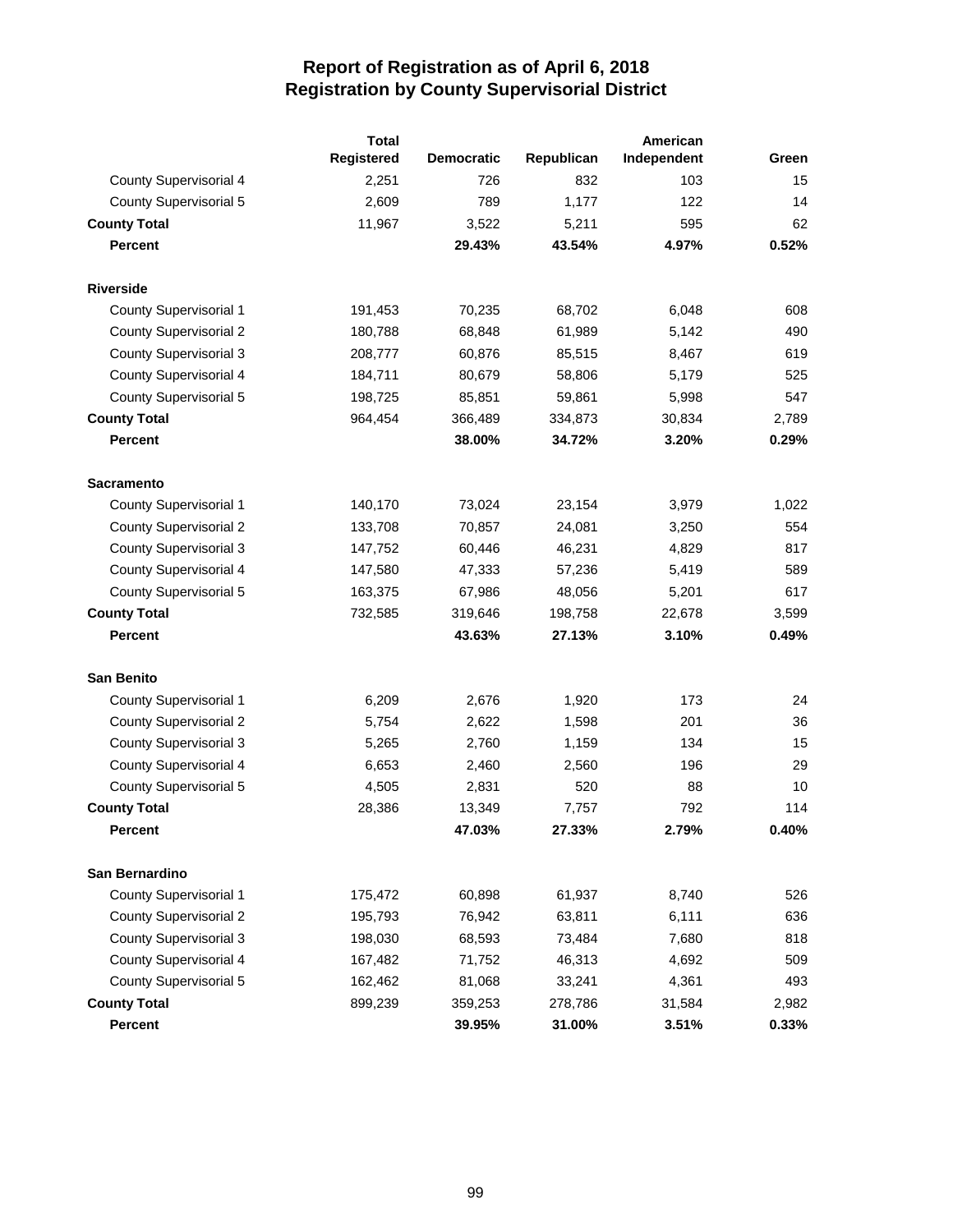|                               |             | Peace and |                |                | <b>No Party</b> |
|-------------------------------|-------------|-----------|----------------|----------------|-----------------|
|                               | Libertarian | Freedom   | <b>Unknown</b> | Other          | Preference      |
| County Supervisorial 4        | 26          | 8         | 0              | 0              | 541             |
| <b>County Supervisorial 5</b> | 33          | 3         | 0              | 1              | 470             |
| <b>County Total</b>           | 132         | 39        | $\Omega$       | $\overline{2}$ | 2,404           |
| <b>Percent</b>                | 1.10%       | 0.33%     | 0.00%          | 0.02%          | 20.09%          |
| <b>Riverside</b>              |             |           |                |                |                 |
| <b>County Supervisorial 1</b> | 1,500       | 771       | 360            | 982            | 42,247          |
| <b>County Supervisorial 2</b> | 1,341       | 704       | 449            | 789            | 41,036          |
| <b>County Supervisorial 3</b> | 1,935       | 603       | 434            | 1,241          | 49,087          |
| <b>County Supervisorial 4</b> | 1,107       | 591       | 450            | 970            | 36,404          |
| County Supervisorial 5        | 1,282       | 804       | 453            | 1,011          | 42,918          |
| <b>County Total</b>           | 7,165       | 3,473     | 2,146          | 4,993          | 211,692         |
| <b>Percent</b>                | 0.74%       | 0.36%     | 0.22%          | 0.52%          | 21.95%          |
| <b>Sacramento</b>             |             |           |                |                |                 |
| <b>County Supervisorial 1</b> | 1,203       | 1,159     | 242            | 281            | 36,106          |
| <b>County Supervisorial 2</b> | 711         | 1,225     | 235            | 230            | 32,565          |
| <b>County Supervisorial 3</b> | 1,594       | 854       | 188            | 301            | 32,492          |
| <b>County Supervisorial 4</b> | 1,692       | 526       | 129            | 325            | 34,331          |
| <b>County Supervisorial 5</b> | 1,394       | 812       | 174            | 269            | 38,866          |
| <b>County Total</b>           | 6,594       | 4,576     | 968            | 1,406          | 174,360         |
| <b>Percent</b>                | 0.90%       | 0.62%     | 0.13%          | 0.19%          | 23.80%          |
| <b>San Benito</b>             |             |           |                |                |                 |
| <b>County Supervisorial 1</b> | 33          | 16        | $\mathbf 0$    | 12             | 1,355           |
| <b>County Supervisorial 2</b> | 42          | 15        | 0              | 6              | 1,234           |
| County Supervisorial 3        | 29          | 14        | 0              | 4              | 1,150           |
| County Supervisorial 4        | 64          | 15        | 0              | 13             | 1,316           |
| County Supervisorial 5        | 23          | 25        | 1              | $\overline{c}$ | 1,005           |
| <b>County Total</b>           | 191         | 85        | 1              | 37             | 6,060           |
| <b>Percent</b>                | 0.67%       | 0.30%     | 0.00%          | 0.13%          | 21.35%          |
| San Bernardino                |             |           |                |                |                 |
| County Supervisorial 1        | 1,497       | 803       | 312            | 1,106          | 39,653          |
| <b>County Supervisorial 2</b> | 1,339       | 730       | 295            | 872            | 45,057          |
| <b>County Supervisorial 3</b> | 1,704       | 748       | 400            | 1,214          | 43,389          |
| County Supervisorial 4        | 1,213       | 793       | 299            | 744            | 41,167          |
| County Supervisorial 5        | 960         | 1,094     | 427            | 891            | 39,927          |
| <b>County Total</b>           | 6,713       | 4,168     | 1,733          | 4,827          | 209,193         |
| <b>Percent</b>                | 0.75%       | 0.46%     | 0.19%          | 0.54%          | 23.26%          |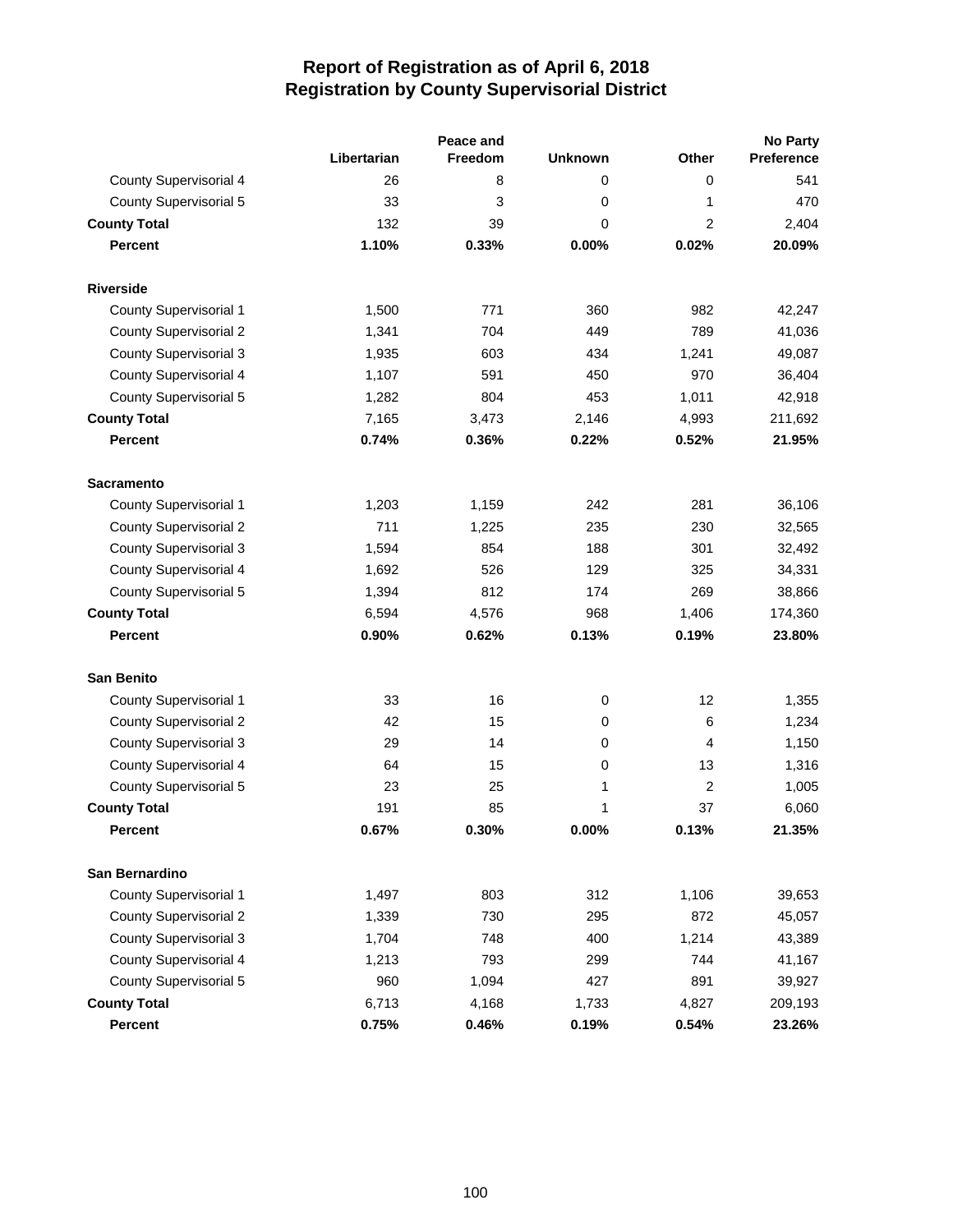|                                | <b>Total</b> |                   |            | American    |       |
|--------------------------------|--------------|-------------------|------------|-------------|-------|
|                                | Registered   | <b>Democratic</b> | Republican | Independent | Green |
| San Diego                      |              |                   |            |             |       |
| <b>County Supervisorial 1</b>  | 294,446      | 128,592           | 59,884     | 7,558       | 1,057 |
| <b>County Supervisorial 2</b>  | 353,452      | 111,995           | 131,779    | 13,586      | 1,356 |
| <b>County Supervisorial 3</b>  | 339,834      | 113,909           | 107,443    | 10,997      | 1,213 |
| <b>County Supervisorial 4</b>  | 355,394      | 157,015           | 70,399     | 11,674      | 2,073 |
| <b>County Supervisorial 5</b>  | 319,542      | 97,209            | 118,627    | 12,009      | 1,256 |
| <b>County Total</b>            | 1,662,668    | 608,720           | 488,132    | 55,824      | 6,955 |
| <b>Percent</b>                 |              | 36.61%            | 29.36%     | 3.36%       | 0.42% |
| <b>San Francisco</b>           |              |                   |            |             |       |
| County Supervisorial 1         | 40,408       | 22,603            | 3,279      | 690         | 366   |
| <b>County Supervisorial 2</b>  | 47,582       | 24,668            | 6,790      | 1,194       | 193   |
| <b>County Supervisorial 3</b>  | 37,714       | 19,604            | 3,245      | 799         | 244   |
| <b>County Supervisorial 4</b>  | 40,588       | 20,968            | 3,341      | 710         | 352   |
| <b>County Supervisorial 5</b>  | 51,154       | 32,324            | 2,167      | 939         | 580   |
| County Supervisorial 6         | 39,995       | 22,186            | 2,506      | 789         | 320   |
| <b>County Supervisorial 7</b>  | 45,895       | 25,714            | 4,862      | 833         | 382   |
| <b>County Supervisorial 8</b>  | 55,574       | 37,515            | 2,266      | 741         | 643   |
| <b>County Supervisorial 9</b>  | 41,032       | 25,907            | 1,577      | 548         | 568   |
| County Supervisorial 10        | 38,781       | 22,892            | 1,662      | 603         | 270   |
| <b>County Supervisorial 11</b> | 35,350       | 19,633            | 2,026      | 531         | 243   |
| <b>County Total</b>            | 474,073      | 274,014           | 33,721     | 8,377       | 4,161 |
| <b>Percent</b>                 |              | 57.80%            | 7.11%      | 1.77%       | 0.88% |
| San Joaquin                    |              |                   |            |             |       |
| <b>County Supervisorial 1</b>  | 52,946       | 30,706            | 9,142      | 1,057       | 168   |
| <b>County Supervisorial 2</b>  | 64,245       | 31,861            | 16,097     | 1,467       | 207   |
| <b>County Supervisorial 3</b>  | 72,674       | 31,252            | 22,140     | 2,077       | 214   |
| County Supervisorial 4         | 71,892       | 20,492            | 34,486     | 2,261       | 212   |
| <b>County Supervisorial 5</b>  | 68,710       | 28,616            | 19,143     | 1,900       | 217   |
| <b>County Total</b>            | 330,467      | 142,927           | 101,008    | 8,762       | 1,018 |
| <b>Percent</b>                 |              | 43.25%            | 30.57%     | 2.65%       | 0.31% |
| San Luis Obispo                |              |                   |            |             |       |
| <b>County Supervisorial 1</b>  | 31,166       | 8,531             | 14,115     | 1,019       | 149   |
| <b>County Supervisorial 2</b>  | 32,074       | 13,658            | 8,872      | 979         | 339   |
| <b>County Supervisorial 3</b>  | 34,455       | 13,481            | 11,020     | 1,054       | 224   |
| <b>County Supervisorial 4</b>  | 34,634       | 11,406            | 13,868     | 1,049       | 149   |
| <b>County Supervisorial 5</b>  | 32,254       | 10,529            | 12,551     | 1,072       | 222   |
| <b>County Total</b>            | 164,583      | 57,605            | 60,426     | 5,173       | 1,083 |
| <b>Percent</b>                 |              | 35.00%            | 36.71%     | 3.14%       | 0.66% |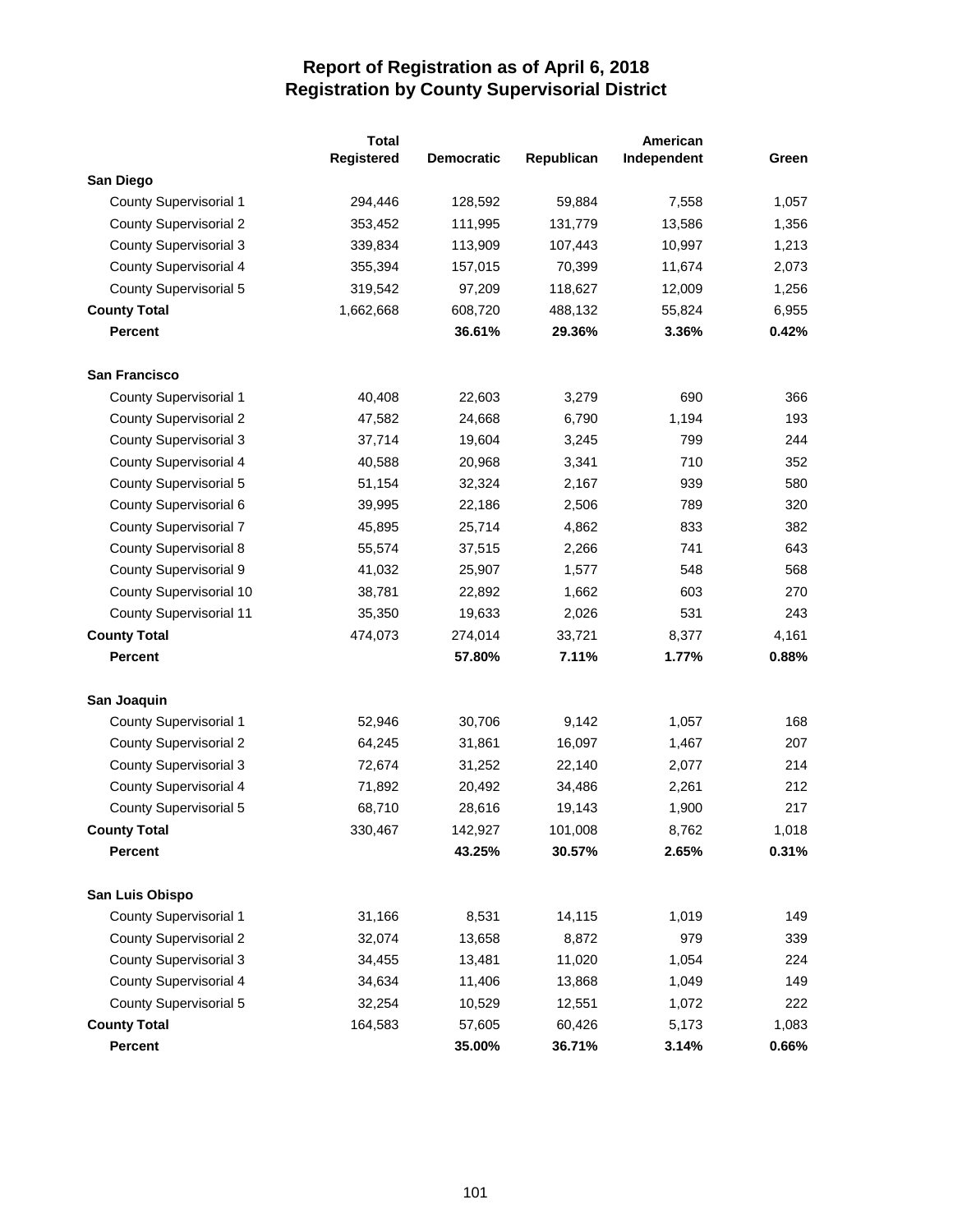|                                |             | Peace and |                |       | <b>No Party</b> |
|--------------------------------|-------------|-----------|----------------|-------|-----------------|
|                                | Libertarian | Freedom   | <b>Unknown</b> | Other | Preference      |
| San Diego                      |             |           |                |       |                 |
| County Supervisorial 1         | 1,825       | 1,236     | 937            | 816   | 92,541          |
| <b>County Supervisorial 2</b>  | 3,478       | 960       | 656            | 1,153 | 88,489          |
| <b>County Supervisorial 3</b>  | 3,056       | 688       | 672            | 771   | 101,085         |
| <b>County Supervisorial 4</b>  | 3,674       | 1,144     | 1,015          | 1,094 | 107,306         |
| <b>County Supervisorial 5</b>  | 3,326       | 854       | 691            | 698   | 84,872          |
| <b>County Total</b>            | 15,359      | 4,882     | 3,971          | 4,532 | 474,293         |
| <b>Percent</b>                 | 0.92%       | 0.29%     | 0.24%          | 0.27% | 28.53%          |
| <b>San Francisco</b>           |             |           |                |       |                 |
| County Supervisorial 1         | 229         | 75        | 47             | 82    | 13,037          |
| <b>County Supervisorial 2</b>  | 412         | 44        | 45             | 72    | 14,164          |
| <b>County Supervisorial 3</b>  | 312         | 94        | 59             | 138   | 13,219          |
| <b>County Supervisorial 4</b>  | 240         | 96        | 47             | 94    | 14,740          |
| <b>County Supervisorial 5</b>  | 312         | 143       | 75             | 111   | 14,503          |
| County Supervisorial 6         | 336         | 163       | 118            | 110   | 13,467          |
| <b>County Supervisorial 7</b>  | 231         | 89        | 80             | 83    | 13,621          |
| <b>County Supervisorial 8</b>  | 263         | 108       | 53             | 102   | 13,883          |
| <b>County Supervisorial 9</b>  | 188         | 162       | 52             | 92    | 11,938          |
| County Supervisorial 10        | 177         | 157       | 83             | 97    | 12,840          |
| <b>County Supervisorial 11</b> | 156         | 158       | 73             | 112   | 12,418          |
| <b>County Total</b>            | 2,856       | 1,289     | 732            | 1,093 | 147,830         |
| <b>Percent</b>                 | 0.60%       | 0.27%     | 0.15%          | 0.23% | 31.18%          |
| San Joaquin                    |             |           |                |       |                 |
| <b>County Supervisorial 1</b>  | 240         | 310       | 103            | 132   | 11,088          |
| <b>County Supervisorial 2</b>  | 350         | 313       | 106            | 202   | 13,642          |
| <b>County Supervisorial 3</b>  | 483         | 259       | 89             | 254   | 15,906          |
| County Supervisorial 4         | 651         | 196       | 85             | 228   | 13,281          |
| <b>County Supervisorial 5</b>  | 472         | 197       | 97             | 235   | 17,833          |
| <b>County Total</b>            | 2,196       | 1,275     | 480            | 1,051 | 71,750          |
| <b>Percent</b>                 | 0.66%       | 0.39%     | 0.15%          | 0.32% | 21.71%          |
| San Luis Obispo                |             |           |                |       |                 |
| <b>County Supervisorial 1</b>  | 302         | 66        | 61             | 294   | 6,629           |
| <b>County Supervisorial 2</b>  | 331         | 86        | 47             | 366   | 7,396           |
| <b>County Supervisorial 3</b>  | 339         | 64        | 45             | 334   | 7,894           |
| <b>County Supervisorial 4</b>  | 287         | 80        | 48             | 410   | 7,337           |
| <b>County Supervisorial 5</b>  | 383         | 61        | 30             | 324   | 7,082           |
| <b>County Total</b>            | 1,642       | 357       | 231            | 1,728 | 36,338          |
| Percent                        | 1.00%       | 0.22%     | 0.14%          | 1.05% | 22.08%          |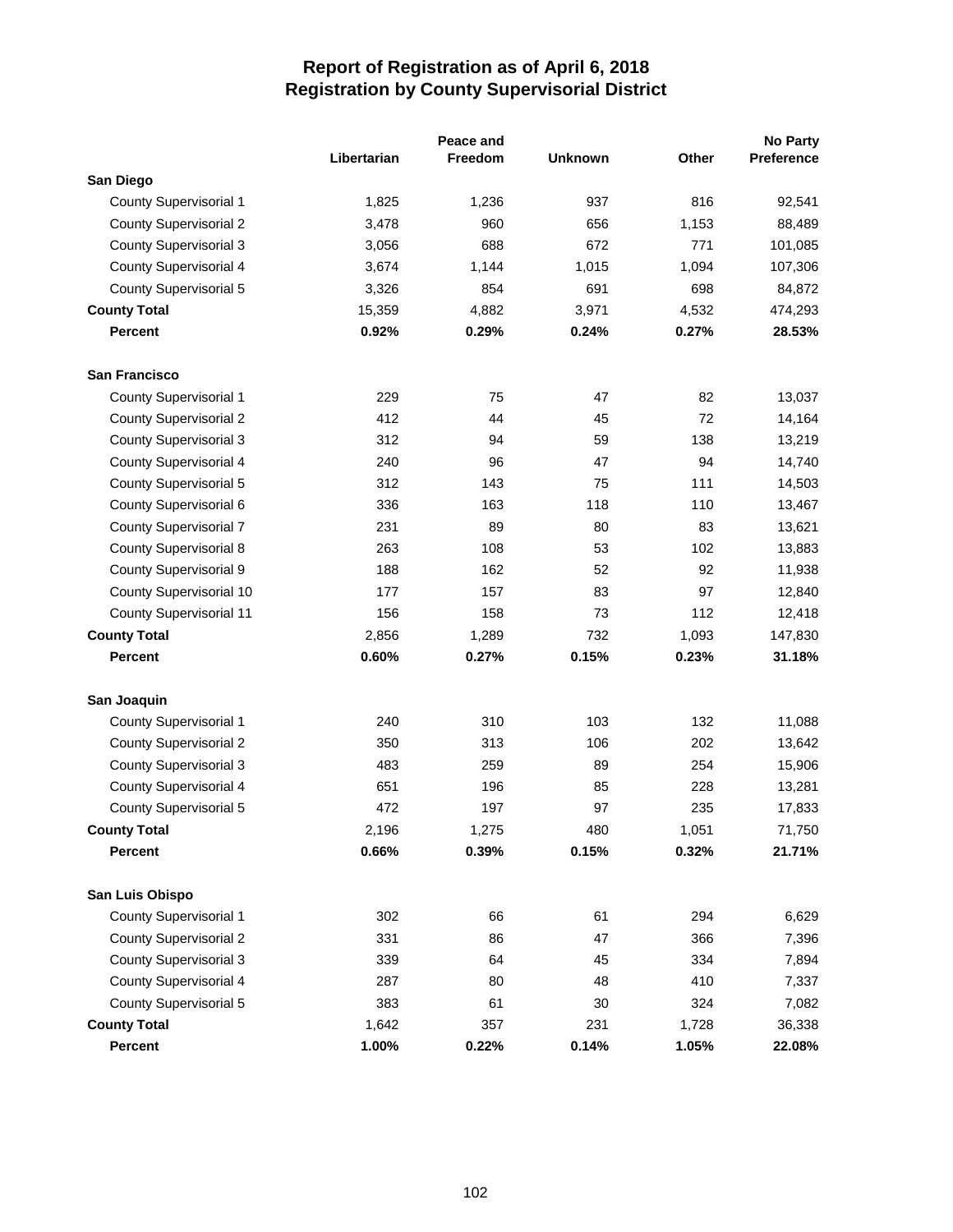|                               | <b>Total</b> |                   | American   |             |       |
|-------------------------------|--------------|-------------------|------------|-------------|-------|
|                               | Registered   | <b>Democratic</b> | Republican | Independent | Green |
| <b>San Mateo</b>              |              |                   |            |             |       |
| <b>County Supervisorial 1</b> | 77,208       | 38,905            | 13,322     | 1,694       | 315   |
| <b>County Supervisorial 2</b> | 80,089       | 39,840            | 14,068     | 1,716       | 374   |
| <b>County Supervisorial 3</b> | 96,060       | 47,963            | 18,852     | 2,360       | 642   |
| County Supervisorial 4        | 64,945       | 35,174            | 9,292      | 1,245       | 379   |
| County Supervisorial 5        | 66,024       | 35,530            | 7,378      | 1,166       | 275   |
| <b>County Total</b>           | 384,326      | 197,412           | 62,912     | 8,181       | 1,985 |
| Percent                       |              | 51.37%            | 16.37%     | 2.13%       | 0.52% |
| Santa Barbara                 |              |                   |            |             |       |
| County Supervisorial 1        | 44,757       | 22,381            | 9,048      | 1,109       | 349   |
| <b>County Supervisorial 2</b> | 50,401       | 23,873            | 12,175     | 1,226       | 364   |
| <b>County Supervisorial 3</b> | 41,484       | 16,766            | 11,724     | 1,038       | 236   |
| County Supervisorial 4        | 39,550       | 12,975            | 15,606     | 1,271       | 112   |
| <b>County Supervisorial 5</b> | 26,593       | 11,474            | 7,552      | 721         | 62    |
| <b>County Total</b>           | 202,785      | 87,469            | 56,105     | 5,365       | 1,123 |
| <b>Percent</b>                |              | 43.13%            | 27.67%     | 2.65%       | 0.55% |
| Santa Clara                   |              |                   |            |             |       |
| <b>County Supervisorial 1</b> | 183,063      | 80,978            | 45,322     | 4,887       | 761   |
| <b>County Supervisorial 2</b> | 124,701      | 64,888            | 15,820     | 2,459       | 598   |
| <b>County Supervisorial 3</b> | 161,277      | 73,654            | 27,060     | 3,236       | 512   |
| County Supervisorial 4        | 173,824      | 83,505            | 33,128     | 3,967       | 828   |
| County Supervisorial 5        | 192,484      | 87,880            | 33,184     | 2,876       | 730   |
| <b>County Total</b>           | 835,349      | 390,905           | 154,514    | 17,425      | 3,429 |
| <b>Percent</b>                |              | 46.80%            | 18.50%     | 2.09%       | 0.41% |
| <b>Santa Cruz</b>             |              |                   |            |             |       |
| <b>County Supervisorial 1</b> | 33,861       | 18,745            | 5,402      | 762         | 354   |
| <b>County Supervisorial 2</b> | 32,408       | 17,319            | 6,075      | 763         | 288   |
| <b>County Supervisorial 3</b> | 31,878       | 20,222            | 2,553      | 555         | 485   |
| County Supervisorial 4        | 18,483       | 11,080            | 2,232      | 310         | 102   |
| <b>County Supervisorial 5</b> | 33,496       | 17,139            | 6,134      | 899         | 476   |
| <b>County Total</b>           | 150,126      | 84,505            | 22,396     | 3,289       | 1,705 |
| <b>Percent</b>                |              | 56.29%            | 14.92%     | 2.19%       | 1.14% |
| <b>Shasta</b>                 |              |                   |            |             |       |
| <b>County Supervisorial 1</b> | 19,367       | 5,293             | 8,123      | 810         | 106   |
| <b>County Supervisorial 2</b> | 19,626       | 4,875             | 9,052      | 788         | 76    |
| <b>County Supervisorial 3</b> | 19,511       | 4,489             | 9,541      | 830         | 81    |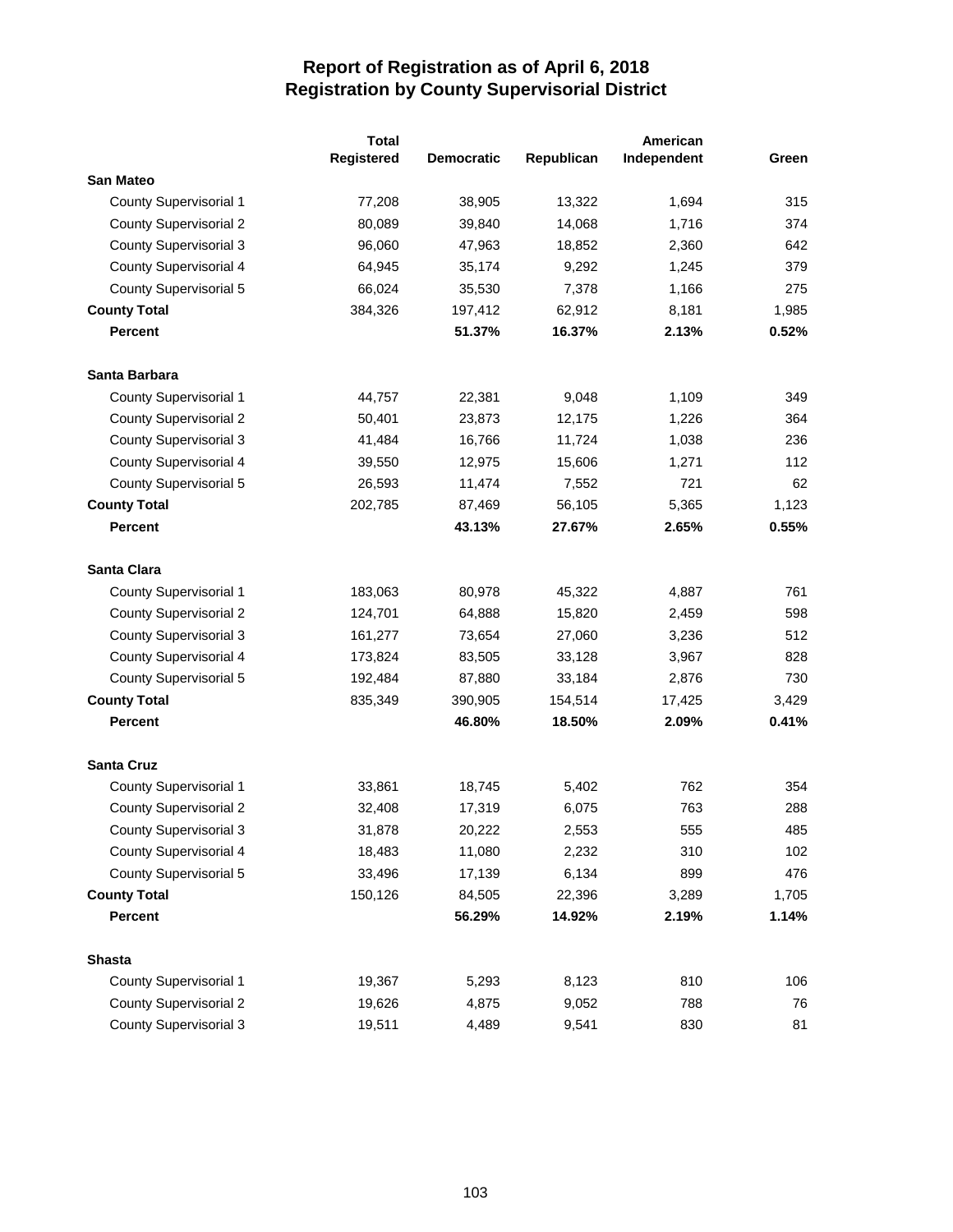|                               | Peace and   |         |                |       | <b>No Party</b> |
|-------------------------------|-------------|---------|----------------|-------|-----------------|
|                               | Libertarian | Freedom | <b>Unknown</b> | Other | Preference      |
| <b>San Mateo</b>              |             |         |                |       |                 |
| County Supervisorial 1        | 387         | 169     | 97             | 150   | 22,169          |
| <b>County Supervisorial 2</b> | 448         | 138     | 102            | 173   | 23,230          |
| <b>County Supervisorial 3</b> | 738         | 145     | 104            | 227   | 25,029          |
| <b>County Supervisorial 4</b> | 430         | 216     | 68             | 128   | 18,013          |
| <b>County Supervisorial 5</b> | 289         | 214     | 89             | 156   | 20,927          |
| <b>County Total</b>           | 2,292       | 882     | 460            | 834   | 109,368         |
| <b>Percent</b>                | 0.60%       | 0.23%   | 0.12%          | 0.22% | 28.46%          |
| Santa Barbara                 |             |         |                |       |                 |
| County Supervisorial 1        | 351         | 105     | 104            | 349   | 10,961          |
| <b>County Supervisorial 2</b> | 394         | 96      | 92             | 364   | 11,817          |
| <b>County Supervisorial 3</b> | 378         | 82      | 85             | 261   | 10,914          |
| <b>County Supervisorial 4</b> | 267         | 113     | 68             | 225   | 8,913           |
| <b>County Supervisorial 5</b> | 144         | 95      | 77             | 148   | 6,320           |
| <b>County Total</b>           | 1,534       | 491     | 426            | 1,347 | 48,925          |
| <b>Percent</b>                | 0.76%       | 0.24%   | 0.21%          | 0.66% | 24.13%          |
| Santa Clara                   |             |         |                |       |                 |
| County Supervisorial 1        | 1,382       | 435     | 3              | 320   | 48,975          |
| <b>County Supervisorial 2</b> | 831         | 650     | $\overline{c}$ | 213   | 39,240          |
| <b>County Supervisorial 3</b> | 923         | 446     | 1              | 268   | 55,177          |
| <b>County Supervisorial 4</b> | 1,401       | 405     | 0              | 313   | 50,277          |
| <b>County Supervisorial 5</b> | 1,113       | 190     | 1              | 328   | 66,182          |
| <b>County Total</b>           | 5,650       | 2,126   | $\overline{7}$ | 1,442 | 259,851         |
| <b>Percent</b>                | 0.68%       | 0.25%   | 0.00%          | 0.17% | 31.11%          |
| <b>Santa Cruz</b>             |             |         |                |       |                 |
| <b>County Supervisorial 1</b> | 300         | 87      | 0              | 210   | 8,001           |
| <b>County Supervisorial 2</b> | 272         | 101     | 0              | 161   | 7,429           |
| <b>County Supervisorial 3</b> | 237         | 98      | 0              | 222   | 7,506           |
| County Supervisorial 4        | 95          | 86      | 0              | 69    | 4,509           |
| <b>County Supervisorial 5</b> | 434         | 104     | 0              | 215   | 8,095           |
| <b>County Total</b>           | 1,338       | 476     | 0              | 877   | 35,540          |
| <b>Percent</b>                | 0.89%       | 0.32%   | 0.00%          | 0.58% | 23.67%          |
| <b>Shasta</b>                 |             |         |                |       |                 |
| <b>County Supervisorial 1</b> | 257         | 81      | 0              | 60    | 4,637           |
| <b>County Supervisorial 2</b> | 228         | 65      | 0              | 54    | 4,488           |
| <b>County Supervisorial 3</b> | 226         | 72      | 1              | 54    | 4,217           |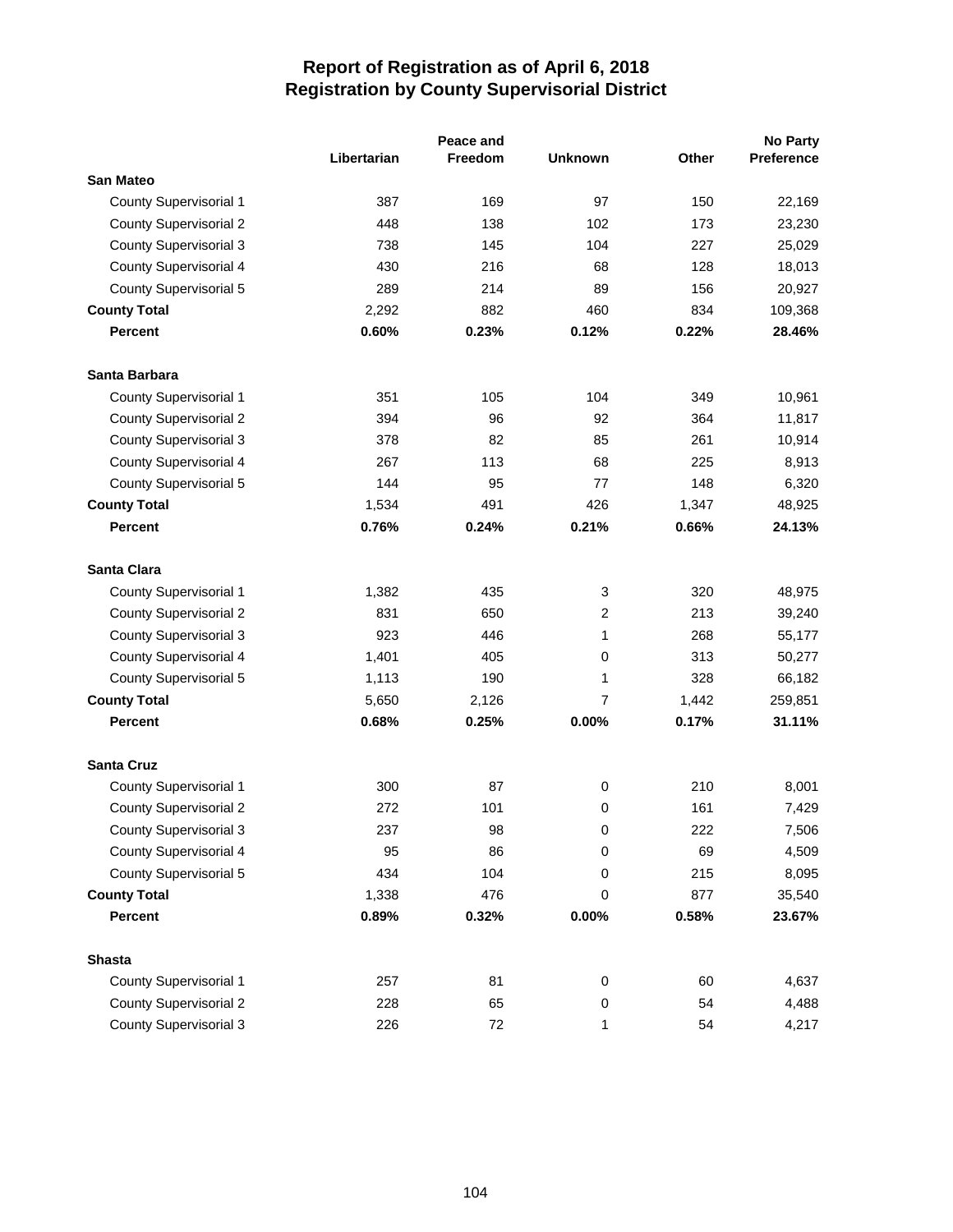|                               | <b>Total</b> |                   |            | American    |                |
|-------------------------------|--------------|-------------------|------------|-------------|----------------|
|                               | Registered   | <b>Democratic</b> | Republican | Independent | Green          |
| County Supervisorial 4        | 19,723       | 4,505             | 9,657      | 755         | 74             |
| <b>County Supervisorial 5</b> | 20,330       | 4,658             | 10,298     | 868         | 60             |
| <b>County Total</b>           | 98,557       | 23,820            | 46,671     | 4,051       | 397            |
| <b>Percent</b>                |              | 24.17%            | 47.35%     | 4.11%       | 0.40%          |
| Sierra                        |              |                   |            |             |                |
| County Supervisorial 1        | 487          | 143               | 175        | 28          | 9              |
| <b>County Supervisorial 2</b> | 413          | 131               | 164        | 23          | $\mathbf{1}$   |
| <b>County Supervisorial 3</b> | 473          | 131               | 209        | 28          | $\overline{2}$ |
| County Supervisorial 4        | 432          | 124               | 180        | 32          | $\sqrt{2}$     |
| <b>County Supervisorial 5</b> | 336          | 62                | 158        | 19          | $\mathfrak{3}$ |
| <b>County Total</b>           | 2,141        | 591               | 886        | 130         | 17             |
| <b>Percent</b>                |              | 27.60%            | 41.38%     | 6.07%       | 0.79%          |
| Siskiyou                      |              |                   |            |             |                |
| <b>County Supervisorial 1</b> | 4,729        | 1,223             | 2,068      | 238         | 26             |
| <b>County Supervisorial 2</b> | 5,828        | 2,415             | 1,572      | 240         | 78             |
| <b>County Supervisorial 3</b> | 5,922        | 1,994             | 2,036      | 286         | 37             |
| County Supervisorial 4        | 5,746        | 1,493             | 2,526      | 306         | 29             |
| <b>County Supervisorial 5</b> | 5,344        | 1,366             | 2,368      | 258         | 45             |
| <b>County Total</b>           | 27,569       | 8,491             | 10,570     | 1,328       | 215            |
| <b>Percent</b>                |              | 30.80%            | 38.34%     | 4.82%       | 0.78%          |
| <b>Solano</b>                 |              |                   |            |             |                |
| <b>County Supervisorial 1</b> | 42,907       | 24,856            | 5,098      | 958         | 223            |
| <b>County Supervisorial 2</b> | 49,293       | 25,108            | 9,476      | 1,357       | 244            |
| <b>County Supervisorial 3</b> | 39,457       | 18,929            | 8,198      | 1,130       | 142            |
| <b>County Supervisorial 4</b> | 41,322       | 15,290            | 13,660     | 1,456       | 130            |
| <b>County Supervisorial 5</b> | 48,002       | 20,088            | 13,683     | 1,586       | 137            |
| <b>County Total</b>           | 220,981      | 104,271           | 50,115     | 6,487       | 876            |
| Percent                       |              | 47.19%            | 22.68%     | 2.94%       | 0.40%          |
| Sonoma                        |              |                   |            |             |                |
| <b>County Supervisorial 1</b> | 59,616       | 31,116            | 12,894     | 1,437       | 539            |
| <b>County Supervisorial 2</b> | 56,915       | 29,699            | 11,044     | 1,510       | 648            |
| <b>County Supervisorial 3</b> | 47,343       | 25,422            | 7,833      | 1,234       | 565            |
| <b>County Supervisorial 4</b> | 52,137       | 25,721            | 11,990     | 1,401       | 401            |
| <b>County Supervisorial 5</b> | 52,780       | 30,253            | 7,570      | 1,121       | 989            |
| <b>County Total</b>           | 268,791      | 142,211           | 51,331     | 6,703       | 3,142          |
| Percent                       |              | 52.91%            | 19.10%     | 2.49%       | 1.17%          |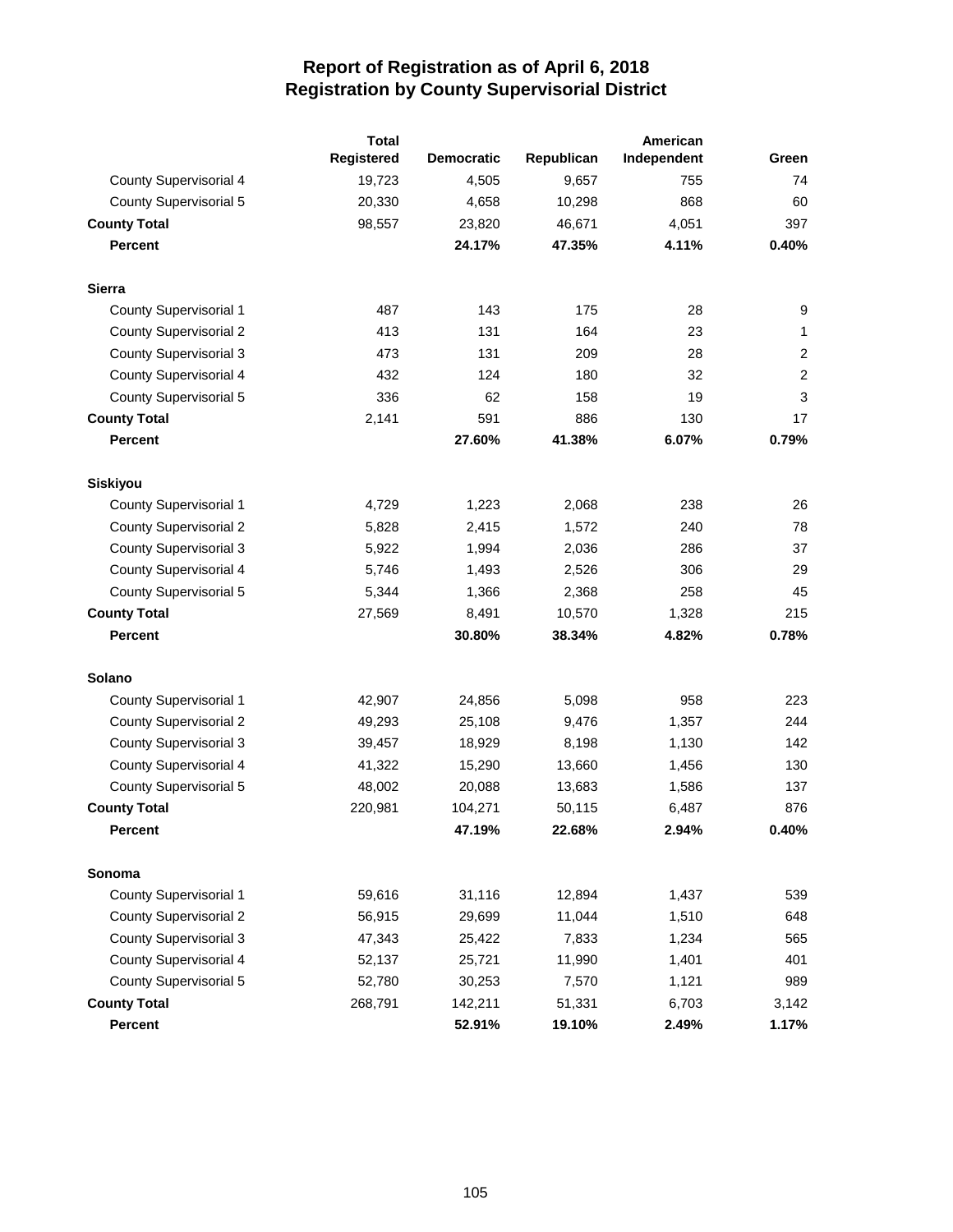|                               |                  | Peace and      |                | <b>No Party</b> |            |
|-------------------------------|------------------|----------------|----------------|-----------------|------------|
|                               | Libertarian      | <b>Freedom</b> | <b>Unknown</b> | <b>Other</b>    | Preference |
| <b>County Supervisorial 4</b> | 182              | 66             | 0              | 56              | 4,428      |
| <b>County Supervisorial 5</b> | 183              | 57             | 0              | 41              | 4,165      |
| <b>County Total</b>           | 1,076            | 341            | 1              | 265             | 21,935     |
| <b>Percent</b>                | 1.09%            | 0.35%          | 0.00%          | 0.27%           | 22.26%     |
| <b>Sierra</b>                 |                  |                |                |                 |            |
| <b>County Supervisorial 1</b> | $\boldsymbol{9}$ | 1              | $\mathbf 0$    | 8               | 114        |
| <b>County Supervisorial 2</b> | 4                | 0              | 0              | 9               | 81         |
| <b>County Supervisorial 3</b> | 7                | 0              | 0              | 6               | 90         |
| <b>County Supervisorial 4</b> | 4                | 1              | 0              | 10              | 79         |
| <b>County Supervisorial 5</b> | 3                | 0              | 0              | 8               | 83         |
| <b>County Total</b>           | 27               | $\overline{2}$ | 0              | 41              | 447        |
| <b>Percent</b>                | 1.26%            | 0.09%          | 0.00%          | 1.91%           | 20.88%     |
| Siskiyou                      |                  |                |                |                 |            |
| <b>County Supervisorial 1</b> | 44               | 33             | 5              | 10              | 1,082      |
| <b>County Supervisorial 2</b> | 76               | 23             | 20             | 16              | 1,388      |
| <b>County Supervisorial 3</b> | 57               | 23             | 10             | 12              | 1,467      |
| <b>County Supervisorial 4</b> | 75               | 23             | 8              | 6               | 1,280      |
| <b>County Supervisorial 5</b> | 86               | 34             | 2              | 4               | 1,181      |
| <b>County Total</b>           | 338              | 136            | 45             | 48              | 6,398      |
| <b>Percent</b>                | 1.23%            | 0.49%          | 0.16%          | 0.17%           | 23.21%     |
| Solano                        |                  |                |                |                 |            |
| <b>County Supervisorial 1</b> | 199              | 173            | 134            | 199             | 11,067     |
| <b>County Supervisorial 2</b> | 361              | 130            | 111            | 285             | 12,221     |
| <b>County Supervisorial 3</b> | 282              | 145            | 95             | 248             | 10,288     |
| <b>County Supervisorial 4</b> | 382              | 118            | 77             | 246             | 9,963      |
| <b>County Supervisorial 5</b> | 433              | 110            | 82             | 272             | 11,611     |
| <b>County Total</b>           | 1,657            | 676            | 499            | 1,250           | 55,150     |
| Percent                       | 0.75%            | 0.31%          | 0.23%          | 0.57%           | 24.96%     |
| Sonoma                        |                  |                |                |                 |            |
| <b>County Supervisorial 1</b> | 445              | 101            | 89             | 246             | 12,749     |
| <b>County Supervisorial 2</b> | 445              | 101            | 80             | 255             | 13,133     |
| <b>County Supervisorial 3</b> | 449              | 117            | 106            | 215             | 11,402     |
| <b>County Supervisorial 4</b> | 454              | 111            | 68             | 172             | 11,819     |
| <b>County Supervisorial 5</b> | 412              | 171            | 79             | 200             | 11,985     |
| <b>County Total</b>           | 2,205            | 601            | 422            | 1,088           | 61,088     |
| Percent                       | 0.82%            | 0.22%          | 0.16%          | 0.40%           | 22.73%     |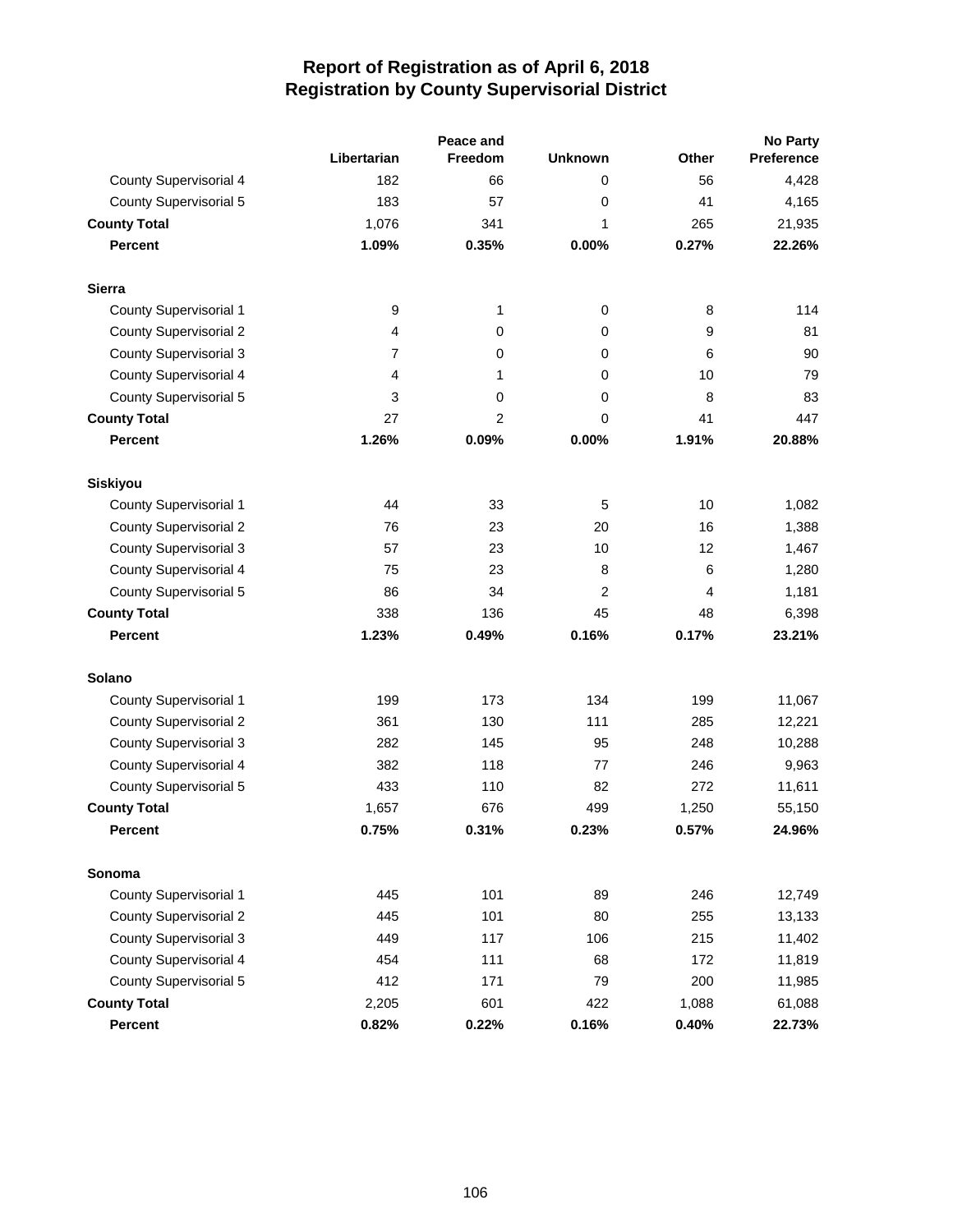|                               | <b>Total</b> | American          |            |             |       |
|-------------------------------|--------------|-------------------|------------|-------------|-------|
|                               | Registered   | <b>Democratic</b> | Republican | Independent | Green |
| <b>Stanislaus</b>             |              |                   |            |             |       |
| County Supervisorial 1        | 50,410       | 16,715            | 21,124     | 1,693       | 137   |
| <b>County Supervisorial 2</b> | 46,781       | 15,873            | 18,957     | 1,400       | 142   |
| <b>County Supervisorial 3</b> | 44,018       | 18,646            | 14,462     | 1,250       | 121   |
| <b>County Supervisorial 4</b> | 52,054       | 20,086            | 19,559     | 1,605       | 162   |
| <b>County Supervisorial 5</b> | 40,313       | 18,804            | 11,773     | 1,031       | 106   |
| <b>County Total</b>           | 233,576      | 90,124            | 85,875     | 6,979       | 668   |
| <b>Percent</b>                |              | 38.58%            | 36.77%     | 2.99%       | 0.29% |
| <b>Sutter</b>                 |              |                   |            |             |       |
| County Supervisorial 1        | 8,684        | 2,870             | 3,437      | 251         | 22    |
| <b>County Supervisorial 2</b> | 6,452        | 2,086             | 2,217      | 277         | 27    |
| <b>County Supervisorial 3</b> | 10,462       | 2,752             | 5,116      | 344         | 19    |
| <b>County Supervisorial 4</b> | 9,256        | 3,342             | 3,033      | 283         | 23    |
| <b>County Supervisorial 5</b> | 8,910        | 2,479             | 4,009      | 298         | 22    |
| <b>County Total</b>           | 43,764       | 13,529            | 17,812     | 1,453       | 113   |
| <b>Percent</b>                |              | 30.91%            | 40.70%     | 3.32%       | 0.26% |
| <b>Tehama</b>                 |              |                   |            |             |       |
| <b>County Supervisorial 1</b> | 7,240        | 1,765             | 3,472      | 338         | 21    |
| <b>County Supervisorial 2</b> | 6,332        | 1,658             | 2,754      | 335         | 16    |
| <b>County Supervisorial 3</b> | 7,072        | 1,740             | 3,269      | 358         | 21    |
| <b>County Supervisorial 4</b> | 5,494        | 1,666             | 2,173      | 265         | 22    |
| <b>County Supervisorial 5</b> | 5,824        | 1,671             | 2,431      | 258         | 22    |
| <b>County Total</b>           | 31,962       | 8,500             | 14,099     | 1,554       | 102   |
| <b>Percent</b>                |              | 26.59%            | 44.11%     | 4.86%       | 0.32% |
| <b>Trinity</b>                |              |                   |            |             |       |
| <b>County Supervisorial 1</b> | 1,605        | 539               | 616        | 76          | 19    |
| <b>County Supervisorial 2</b> | 1,551        | 449               | 560        | 70          | 16    |
| County Supervisorial 3        | 1,565        | 528               | 468        | 74          | 19    |
| County Supervisorial 4        | 1,517        | 568               | 469        | 73          | 22    |
| <b>County Supervisorial 5</b> | 1,397        | 410               | 417        | 78          | 25    |
| <b>County Total</b>           | 7,635        | 2,494             | 2,530      | 371         | 101   |
| <b>Percent</b>                |              | 32.67%            | 33.14%     | 4.86%       | 1.32% |
| <b>Tulare</b>                 |              |                   |            |             |       |
| County Supervisorial 1        | 33,293       | 10,311            | 14,078     | 1,128       | 108   |
| <b>County Supervisorial 2</b> | 30,103       | 9,991             | 12,104     | 966         | 69    |
| <b>County Supervisorial 3</b> | 41,592       | 12,032            | 19,022     | 1,435       | 145   |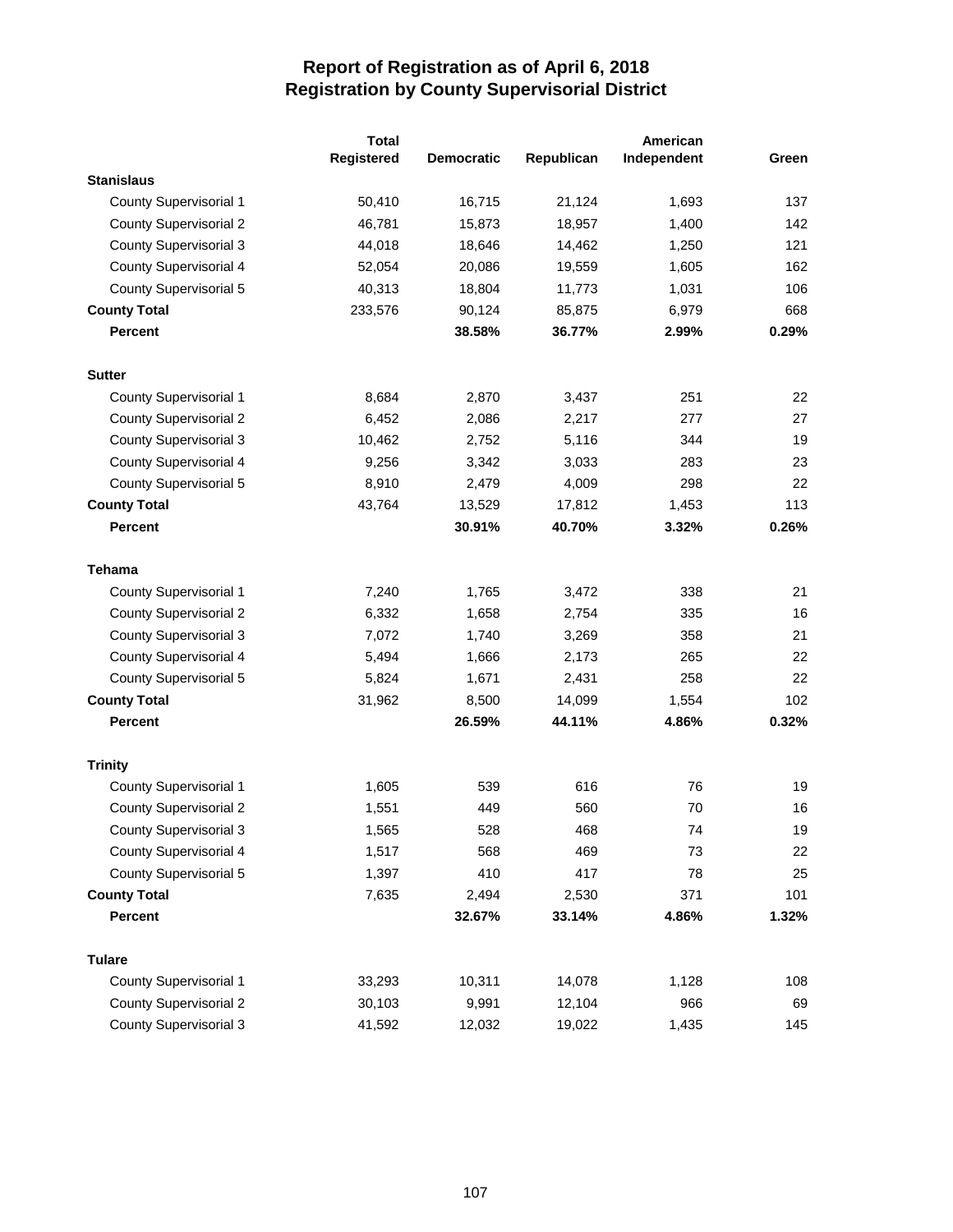|                               | Peace and   |         |                |              | <b>No Party</b> |
|-------------------------------|-------------|---------|----------------|--------------|-----------------|
|                               | Libertarian | Freedom | <b>Unknown</b> | <b>Other</b> | Preference      |
| <b>Stanislaus</b>             |             |         |                |              |                 |
| County Supervisorial 1        | 386         | 142     | 95             | 495          | 9,623           |
| <b>County Supervisorial 2</b> | 375         | 124     | 89             | 425          | 9,396           |
| <b>County Supervisorial 3</b> | 302         | 166     | 105            | 435          | 8,531           |
| <b>County Supervisorial 4</b> | 419         | 180     | 97             | 524          | 9,422           |
| <b>County Supervisorial 5</b> | 237         | 163     | 63             | 368          | 7,768           |
| <b>County Total</b>           | 1,719       | 775     | 449            | 2,247        | 44,740          |
| <b>Percent</b>                | 0.74%       | 0.33%   | 0.19%          | 0.96%        | 19.15%          |
| <b>Sutter</b>                 |             |         |                |              |                 |
| County Supervisorial 1        | 60          | 28      | 15             | 149          | 1,852           |
| <b>County Supervisorial 2</b> | 63          | 31      | 22             | 141          | 1,588           |
| <b>County Supervisorial 3</b> | 77          | 25      | 16             | 137          | 1,976           |
| County Supervisorial 4        | 79          | 41      | 22             | 117          | 2,316           |
| <b>County Supervisorial 5</b> | 80          | 28      | 9              | 109          | 1,876           |
| <b>County Total</b>           | 359         | 153     | 84             | 653          | 9,608           |
| <b>Percent</b>                | 0.82%       | 0.35%   | 0.19%          | 1.49%        | 21.95%          |
| <b>Tehama</b>                 |             |         |                |              |                 |
| County Supervisorial 1        | 82          | 24      | 0              | 21           | 1,517           |
| <b>County Supervisorial 2</b> | 87          | 22      | 1              | 13           | 1,446           |
| <b>County Supervisorial 3</b> | 89          | 16      | 0              | 16           | 1,563           |
| <b>County Supervisorial 4</b> | 50          | 21      | 0              | 15           | 1,282           |
| <b>County Supervisorial 5</b> | 59          | 17      | 0              | 19           | 1,347           |
| <b>County Total</b>           | 367         | 100     | 1              | 84           | 7,155           |
| <b>Percent</b>                | 1.15%       | 0.31%   | 0.00%          | 0.26%        | 22.39%          |
| <b>Trinity</b>                |             |         |                |              |                 |
| County Supervisorial 1        | 16          | 6       | $\overline{c}$ | 165          | 166             |
| <b>County Supervisorial 2</b> | 26          | 6       | 0              | 208          | 216             |
| <b>County Supervisorial 3</b> | 26          | 12      | 1              | 199          | 238             |
| County Supervisorial 4        | 11          | 7       | 1              | 204          | 162             |
| <b>County Supervisorial 5</b> | 18          | 10      | 2              | 163          | 274             |
| <b>County Total</b>           | 97          | 41      | 6              | 939          | 1,056           |
| <b>Percent</b>                | 1.27%       | 0.54%   | 0.08%          | 12.30%       | 13.83%          |
| <b>Tulare</b>                 |             |         |                |              |                 |
| <b>County Supervisorial 1</b> | 243         | 93      | 57             | 62           | 7,213           |
| <b>County Supervisorial 2</b> | 223         | 72      | 42             | 30           | 6,606           |
| <b>County Supervisorial 3</b> | 360         | 85      | 80             | $71$         | 8,362           |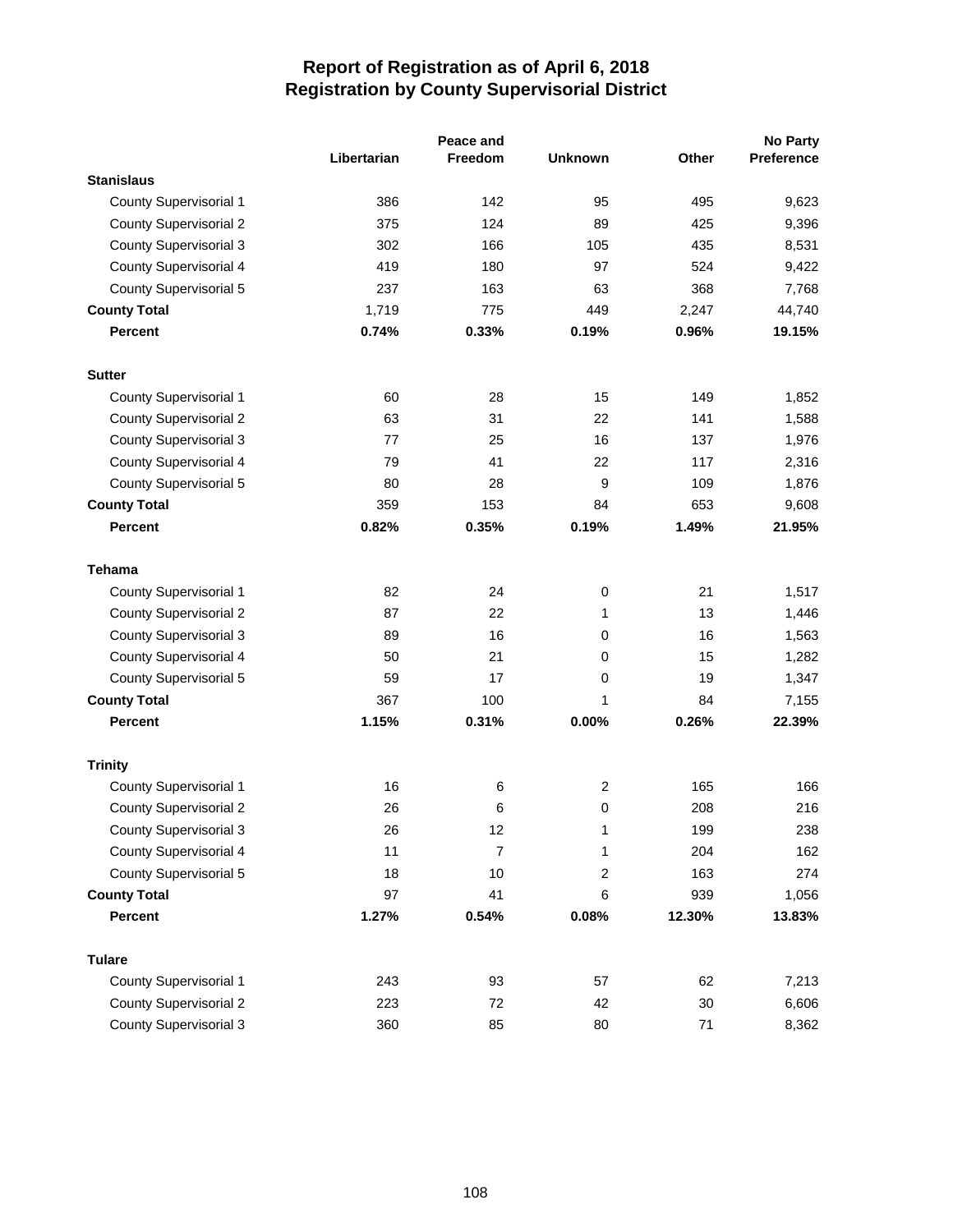|                               | <b>Total</b> | American          |            |             |        |  |
|-------------------------------|--------------|-------------------|------------|-------------|--------|--|
|                               | Registered   | <b>Democratic</b> | Republican | Independent | Green  |  |
| <b>County Supervisorial 4</b> | 26,966       | 9,823             | 10,245     | 681         | 49     |  |
| <b>County Supervisorial 5</b> | 28,258       | 9,303             | 11,105     | 953         | 88     |  |
| <b>County Total</b>           | 160,212      | 51,460            | 66,554     | 5,163       | 459    |  |
| <b>Percent</b>                |              | 32.12%            | 41.54%     | 3.22%       | 0.29%  |  |
| <b>Tuolumne</b>               |              |                   |            |             |        |  |
| County Supervisorial 1        | 6,159        | 2,091             | 2,342      | 238         | 36     |  |
| <b>County Supervisorial 2</b> | 6,177        | 1,783             | 2,687      | 220         | 39     |  |
| <b>County Supervisorial 3</b> | 6,280        | 1,880             | 2,705      | 266         | 31     |  |
| County Supervisorial 4        | 6,239        | 1,768             | 2,807      | 256         | 32     |  |
| <b>County Supervisorial 5</b> | 6,322        | 1,906             | 2,656      | 264         | 46     |  |
| <b>County Total</b>           | 31,177       | 9,428             | 13,197     | 1,244       | 184    |  |
| <b>Percent</b>                |              | 30.24%            | 42.33%     | 3.99%       | 0.59%  |  |
| <b>Ventura</b>                |              |                   |            |             |        |  |
| <b>County Supervisorial 1</b> | 93,183       | 40,994            | 25,375     | 2,354       | 658    |  |
| <b>County Supervisorial 2</b> | 95,528       | 32,492            | 35,877     | 2,368       | 339    |  |
| <b>County Supervisorial 3</b> | 82,083       | 34,058            | 25,375     | 2,019       | 263    |  |
| County Supervisorial 4        | 91,340       | 29,309            | 36,477     | 2,356       | 292    |  |
| <b>County Supervisorial 5</b> | 66,595       | 38,834            | 10,641     | 1,096       | 219    |  |
| <b>County Total</b>           | 428,729      | 175,687           | 133,745    | 10,193      | 1,771  |  |
| <b>Percent</b>                |              | 40.98%            | 31.20%     | 2.38%       | 0.41%  |  |
| Yolo                          |              |                   |            |             |        |  |
| <b>County Supervisorial 1</b> | 22,466       | 9,764             | 5,203      | 817         | 105    |  |
| <b>County Supervisorial 2</b> | 22,492       | 12,669            | 2,796      | 497         | 251    |  |
| <b>County Supervisorial 3</b> | 21,260       | 8,810             | 6,075      | 696         | 106    |  |
| <b>County Supervisorial 4</b> | 24,534       | 13,552            | 3,420      | 509         | 267    |  |
| <b>County Supervisorial 5</b> | 19,064       | 8,335             | 4,948      | 581         | 99     |  |
| <b>County Total</b>           | 109,816      | 53,130            | 22,442     | 3,100       | 828    |  |
| Percent                       |              | 48.38%            | 20.44%     | 2.82%       | 0.75%  |  |
| Yuba                          |              |                   |            |             |        |  |
| <b>County Supervisorial 1</b> | 5,640        | 1,690             | 1,622      | 325         | 21     |  |
| <b>County Supervisorial 2</b> | 5,890        | 1,814             | 1,905      | 301         | 21     |  |
| <b>County Supervisorial 3</b> | 5,592        | 1,788             | 1,655      | 298         | 23     |  |
| <b>County Supervisorial 4</b> | 6,576        | 1,679             | 2,825      | 304         | 19     |  |
| County Supervisorial 5        | 8,419        | 1,979             | 3,823      | 396         | 66     |  |
| <b>County Total</b>           | 32,117       | 8,950             | 11,830     | 1,624       | 150    |  |
| <b>Percent</b>                |              | 27.87%            | 36.83%     | 5.06%       | 0.47%  |  |
| <b>State Total</b>            | 18,854,829   | 8,405,464         | 4,763,967  | 502,304     | 90,459 |  |
| Percent                       |              | 44.58%            | 25.27%     | 2.66%       | 0.48%  |  |